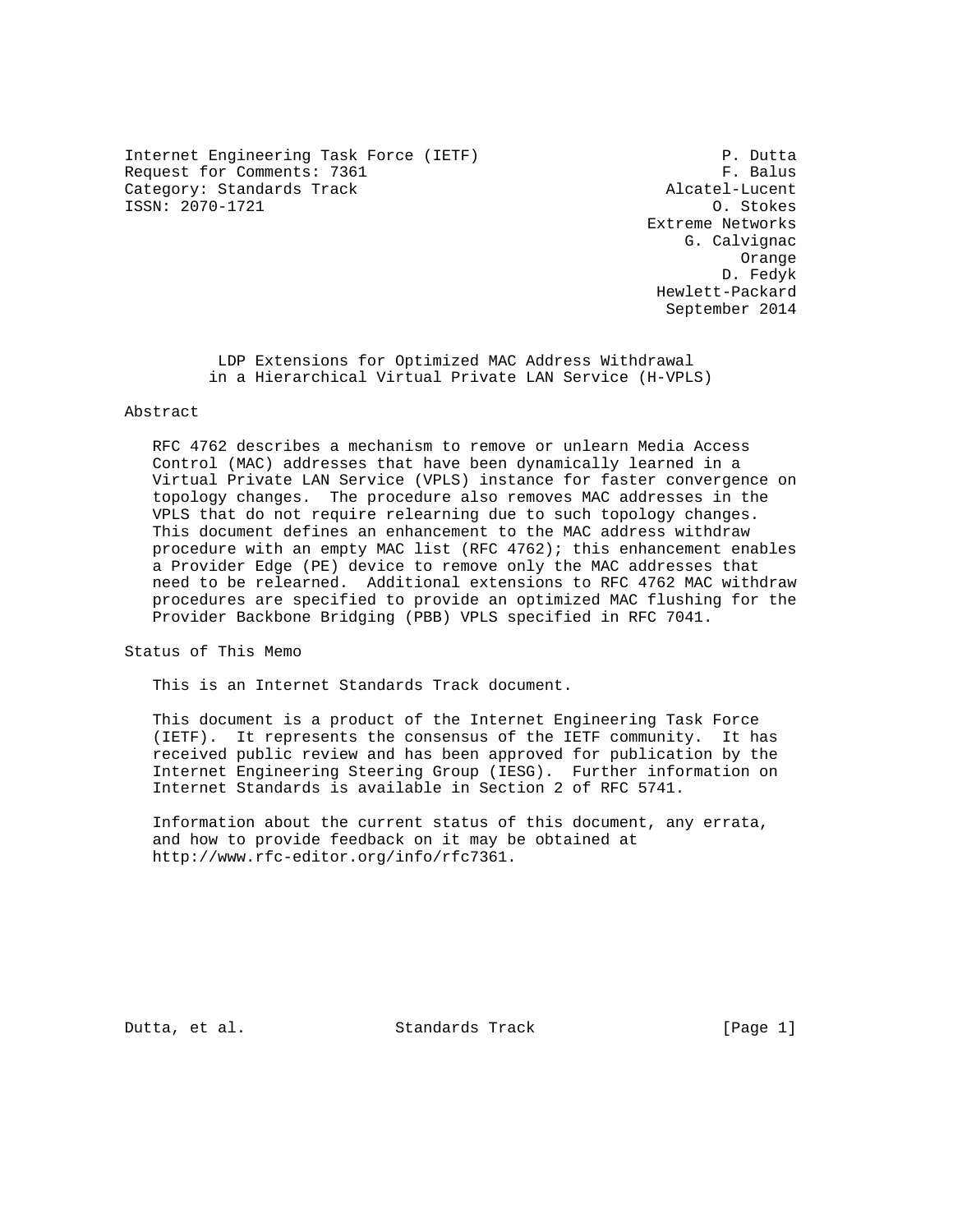## Copyright Notice

 Copyright (c) 2014 IETF Trust and the persons identified as the document authors. All rights reserved.

 This document is subject to BCP 78 and the IETF Trust's Legal Provisions Relating to IETF Documents

 (http://trustee.ietf.org/license-info) in effect on the date of publication of this document. Please review these documents carefully, as they describe your rights and restrictions with respect to this document. Code Components extracted from this document must include Simplified BSD License text as described in Section 4.e of the Trust Legal Provisions and are provided without warranty as described in the Simplified BSD License.

Dutta, et al. Standards Track [Page 2]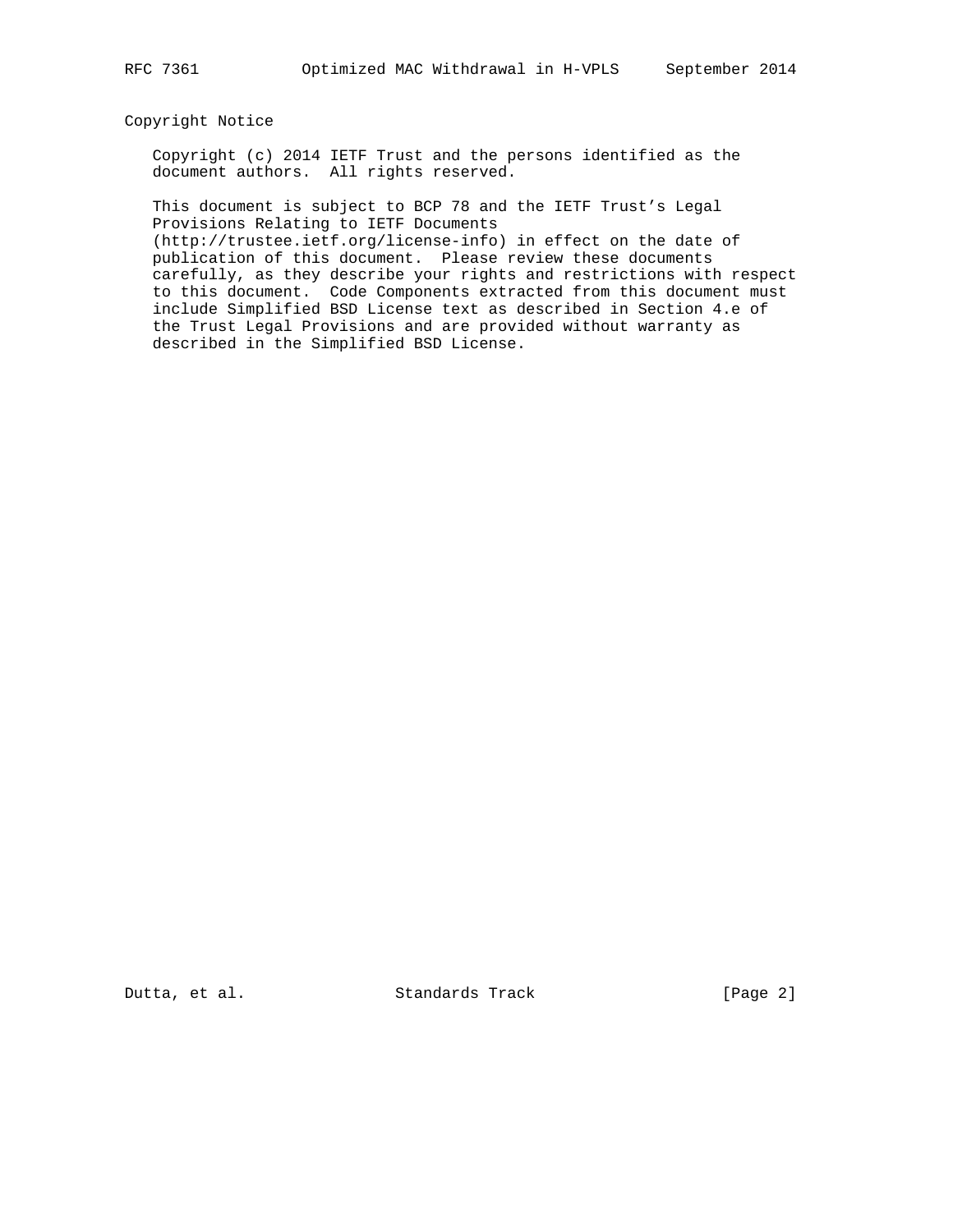# Table of Contents

|  | 3.1. MAC Flushing on Activation of Backup Spoke PW  8                                                 |
|--|-------------------------------------------------------------------------------------------------------|
|  | 3.1.1. MAC Flushing Initiated by PE-rs  8                                                             |
|  | 3.1.2. MAC Flushing Initiated by MTU-s  8                                                             |
|  |                                                                                                       |
|  |                                                                                                       |
|  |                                                                                                       |
|  | 4.1. MAC Flushing Optimization in VPLS Resiliency 10                                                  |
|  | 4.1.1. MAC Flushing Optimization for Regular H-VPLS 11                                                |
|  | 4.1.2. MAC Flushing Optimization for Native Ethernet                                                  |
|  |                                                                                                       |
|  | 4.2. Black-Holing Issue in PBB-VPLS 13                                                                |
|  |                                                                                                       |
|  | 5.1. MAC Flushing Optimization for VPLS Resiliency 14                                                 |
|  | 5.1.1. MAC Flush Parameters TLV 15                                                                    |
|  | 5.1.2. Application of the MAC Flush TLV in                                                            |
|  | Optimized MAC Flushing 16                                                                             |
|  | 5.1.3. MAC Flush TLV Processing Rules for Regular VPLS 17<br>5.1.4. Optimized MAC Flush Procedures 18 |
|  | 5.2. LDP MAC Flush Extensions for PBB-VPLS 19                                                         |
|  | 5.2.1. MAC Flush TLV Processing Rules for PBB-VPLS 20                                                 |
|  | 5.2.2. Applicability of the MAC Flush Parameters TLV 22                                               |
|  |                                                                                                       |
|  |                                                                                                       |
|  |                                                                                                       |
|  | 7.2. New Registry for MAC Flush Flags 24                                                              |
|  |                                                                                                       |
|  |                                                                                                       |
|  |                                                                                                       |
|  |                                                                                                       |
|  |                                                                                                       |
|  |                                                                                                       |

Dutta, et al. Standards Track [Page 3]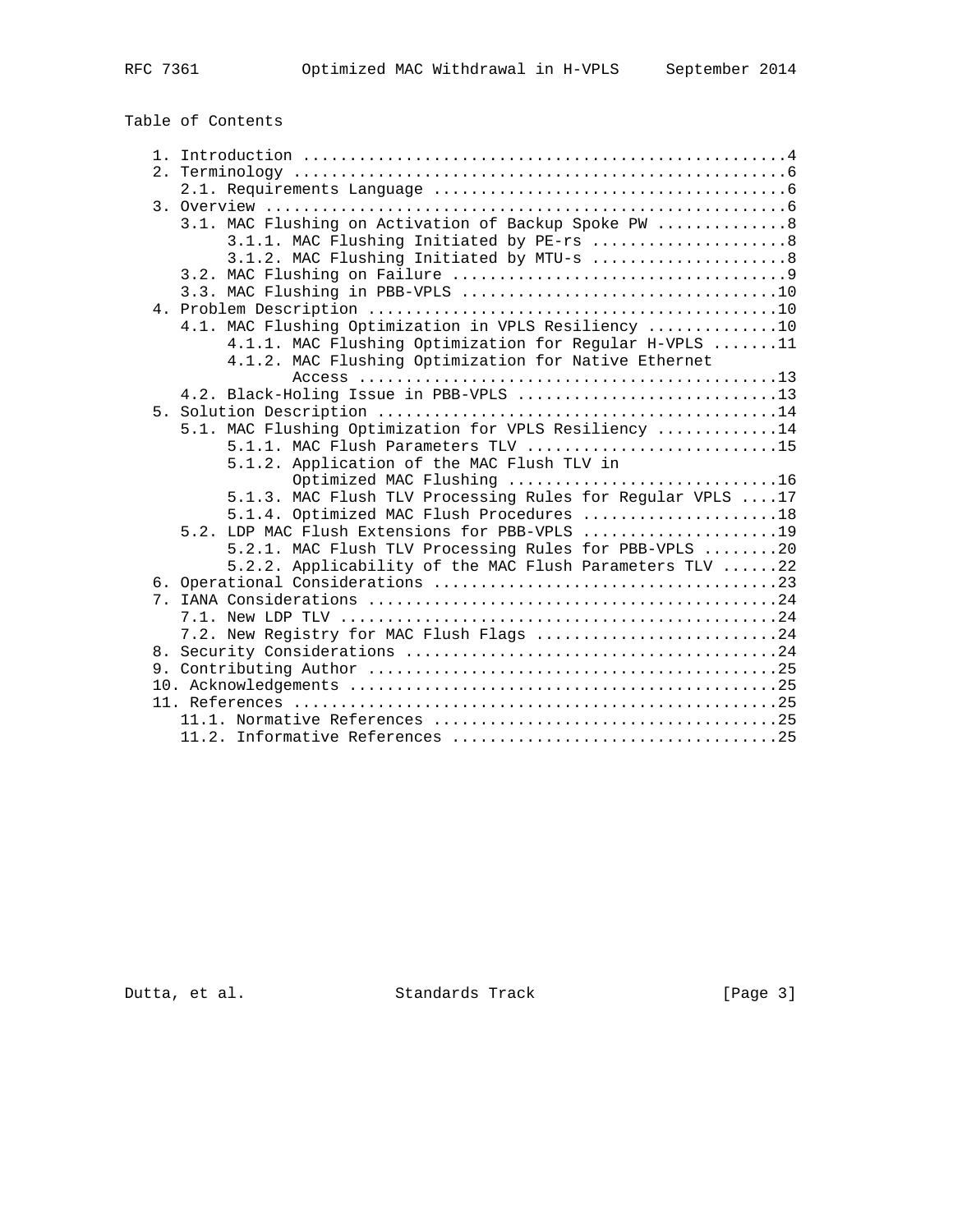## 1. Introduction

 A method of Virtual Private LAN Service (VPLS), also known as Transparent LAN Services (TLS), is described in [RFC4762]. A VPLS is created using a collection of one or more point-to-point pseudowires (PWs) [RFC4664] configured in a flat, full-mesh topology. The mesh topology provides a LAN segment or broadcast domain that is fully capable of learning and forwarding on Ethernet Media Access Control (MAC) addresses at the Provider Edge (PE) devices.

 This VPLS full-mesh core configuration can be augmented with additional non-meshed spoke nodes to provide a Hierarchical VPLS (H-VPLS) service [RFC4762]. Throughout this document, this configuration is referred to as "regular" H-VPLS.

 [RFC7041] describes how Provider Backbone Bridging (PBB) can be integrated with VPLS to allow for useful PBB capabilities while continuing to avoid the use of the Multiple Spanning Tree Protocol (MSTP) in the backbone. The combined solution, referred to as "PBB-VPLS", results in better scalability in terms of number of service instances, PWs, and C-MAC (Customer MAC) addresses that need to be handled in the VPLS PEs, depending on the location of the I-component in the PBB-VPLS topology.

 A MAC address withdrawal mechanism for VPLS is described in [RFC4762] to remove or unlearn MAC addresses for faster convergence on topology changes in resilient H-VPLS topologies. Note that the H-VPLS topology discussed in [RFC4762] describes the two-tier hierarchy in VPLS as the basic building block of H-VPLS, but it is possible to have a multi-tier hierarchy in an H-VPLS.

Dutta, et al. Standards Track [Page 4]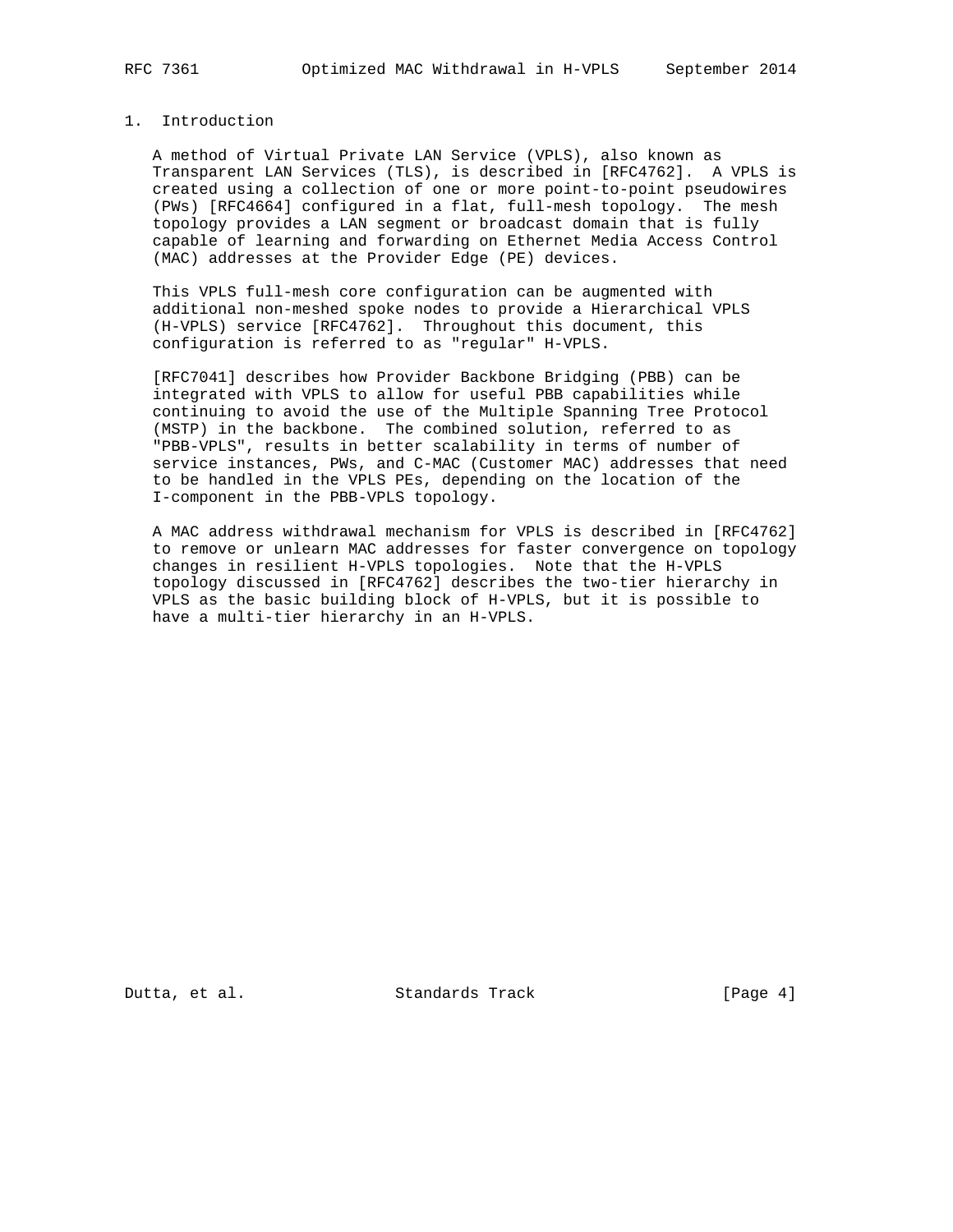Figure 1 is reproduced from [RFC4762] and illustrates dual-homing in H-VPLS.



Figure 1: An Example of a Dual-Homed MTU-s

 An example usage of the MAC flushing mechanism is the dual-homed H-VPLS where an edge device called the Multi-Tenant Unit switch (MTU-s) [RFC4762] is connected to two PE devices via a primary spoke PW and backup spoke PW, respectively. Such redundancy is designed to protect against the failure of the primary spoke PW or primary PE device. There could be multiple methods of dual-homing in H-VPLS that are not described in [RFC4762]. For example, note the following statement from Section 10.2.1 of [RFC4762].

 How a spoke is designated primary or secondary is outside the scope of this document. For example, a spanning tree instance running between only the MTU-s and the two PE-rs nodes is one possible method. Another method could be configuration.

 This document intends to clarify several H-VPLS dual-homing models that are deployed in practice and various use cases of LDP-based MAC flushing in these models.

Dutta, et al. Standards Track [Page 5]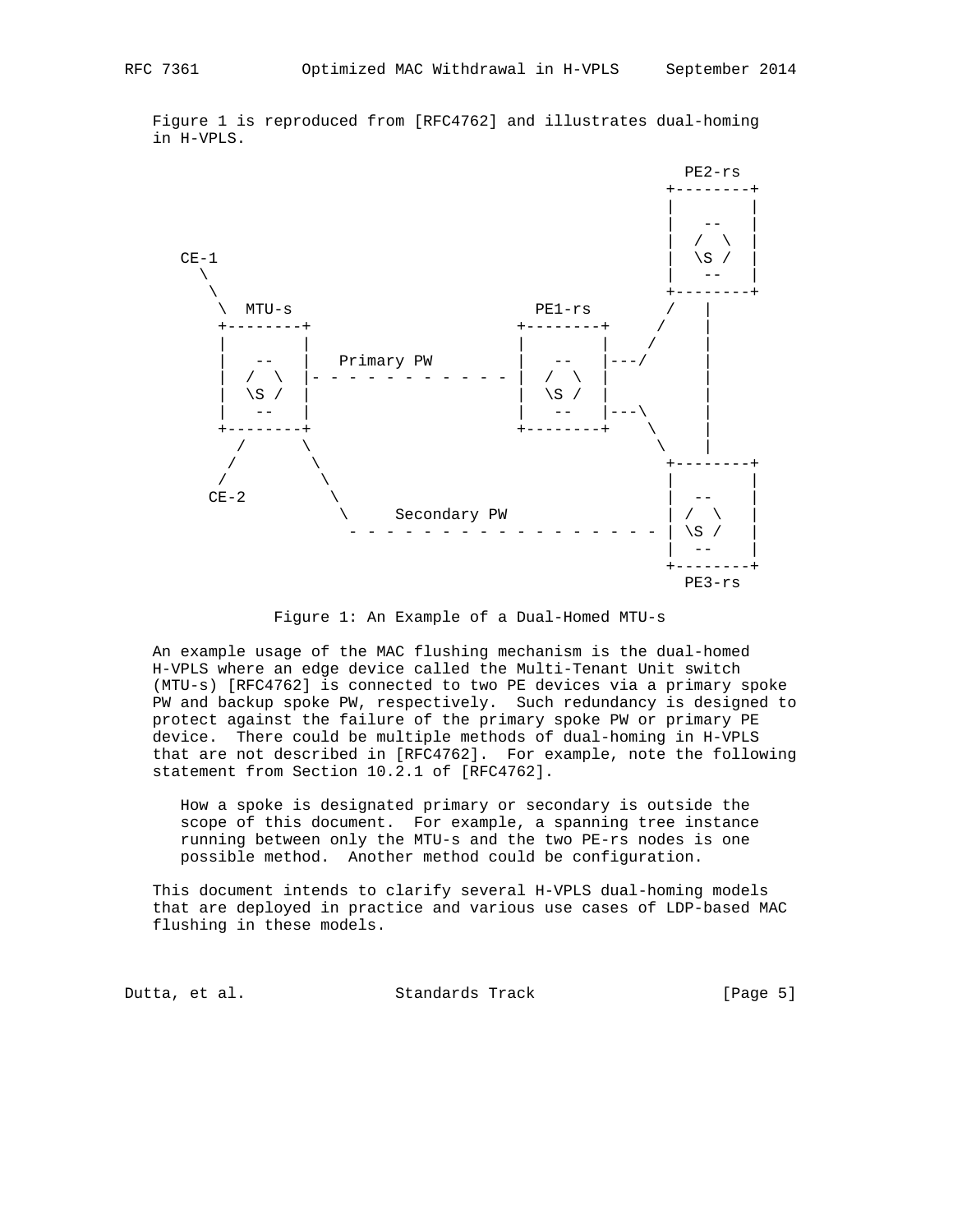## 2. Terminology

 This document uses the terminology defined in [RFC7041], [RFC5036], [RFC4447], and [RFC4762].

 Throughout this document, "Virtual Private LAN Service" (VPLS) refers to the emulated bridged LAN service offered to a customer. "H-VPLS" refers to the hierarchical connectivity or layout of the MTU-s and the Provider Edge routing- and switching-capable (PE-rs) devices offering the VPLS [RFC4762].

 The terms "spoke node" and "MTU-s" in H-VPLS are used interchangeably.

 "Spoke PW" refers to the Pseudowire (PW) that provides connectivity between MTU-s and PE-rs nodes.

 "Mesh PW" refers to the PW that provides connectivity between PE-rs nodes in a VPLS full-mesh core.

 "MAC flush message" refers to a Label Distribution Protocol (LDP) address withdraw message without a MAC List TLV.

 A MAC flush message "in the context of a PW" refers to the message that has been received over the LDP session that is used to set up the PW used to provide connectivity in VPLS. The MAC flush message carries the context of the PW in terms of the Forwarding Equivalence Class (FEC) TLV associated with the PW [RFC4762] [RFC4447].

 In general, "MAC flushing" refers to the method of initiating and processing MAC flush messages across a VPLS instance.

#### 2.1. Requirements Language

 The key words "MUST", "MUST NOT", "REQUIRED", "SHALL", "SHALL NOT", "SHOULD", "SHOULD NOT", "RECOMMENDED", "MAY", and "OPTIONAL" in this document are to be interpreted as described in [RFC2119].

## 3. Overview

 When the MTU-s switches over to the backup PW, the requirement is to flush the MAC addresses learned in the corresponding Virtual Switch Instance (VSI) in peer PE devices participating in the full mesh, to avoid the black-holing of frames to those addresses. This is accomplished by sending an LDP address withdraw message -- a new message defined in this document -- from the PE that is no longer

Dutta, et al. Standards Track [Page 6]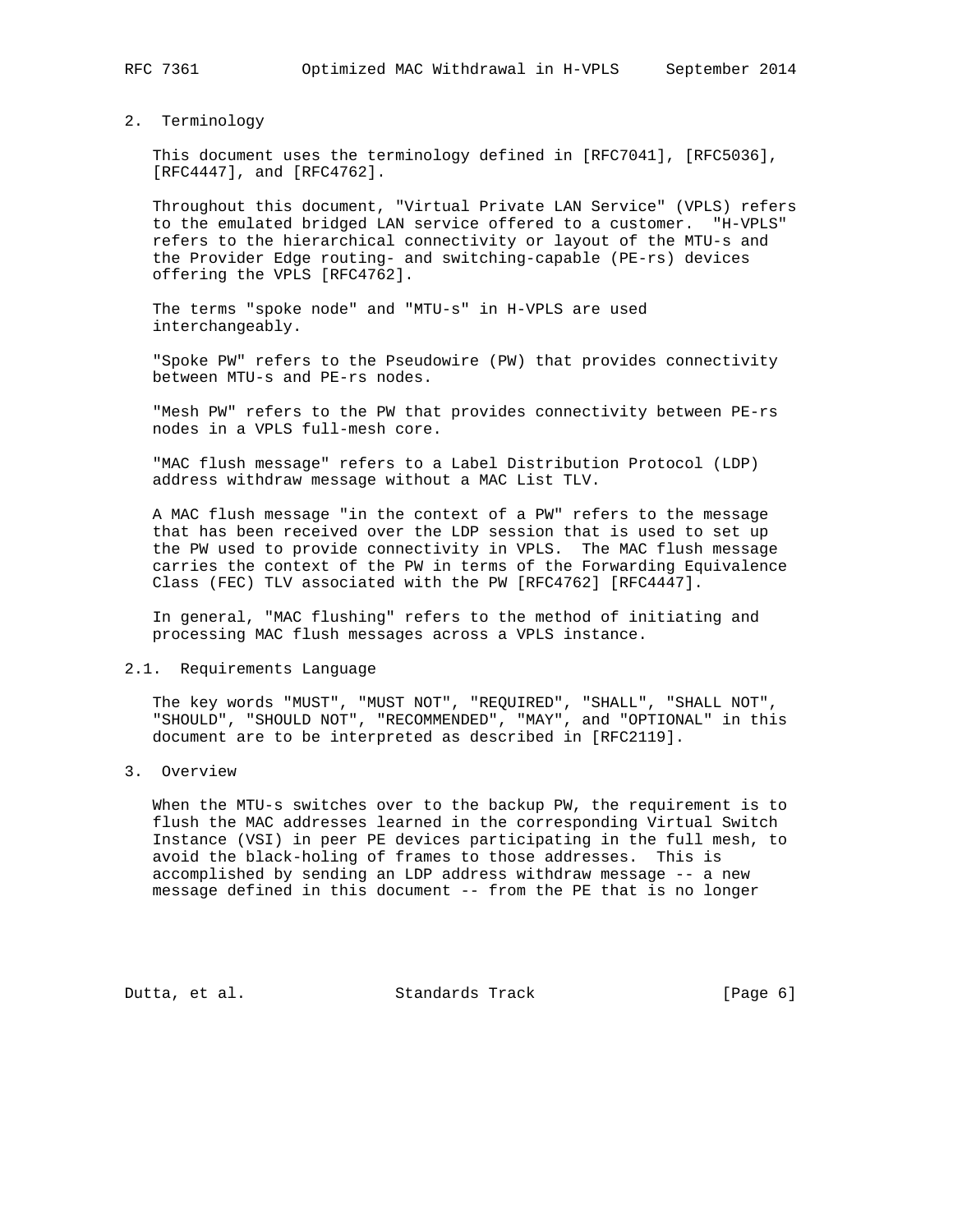connected to the MTU-s with the primary PW. The new message contains a list of MAC addresses to be removed and is sent to all other PEs over the corresponding LDP sessions.

 In order to minimize the impact on LDP convergence time and scalability when a MAC List TLV contains a large number of MAC addresses, many implementations use an LDP address withdraw message with an empty MAC list. When a PE-rs switch in the full mesh of H-VPLS receives this message, it also flushes MAC addresses that are not affected due to the topology change, thus leading to unnecessary flooding and relearning. Throughout this document, the term "MAC flush message" is used to specify an LDP address withdraw message with an empty MAC list as described in [RFC4762]. The solutions described in this document are applicable only to LDP address withdraw messages with empty MAC lists.

 In a VPLS topology, the core PWs remain active and learning happens on the PE-rs nodes. However, when the VPLS topology changes, the PE-rs must relearn using MAC address withdrawal or flushing. As per the MAC address withdrawal processing rules in [RFC4762], a PE device, on receiving a MAC flush message, removes all MAC addresses associated with the specified VPLS instance (as indicated in the FEC TLV) except the MAC addresses learned over the PW associated with this signaling session over which the message was received. Throughout this document, we use the terminology "positive" MAC flushing or "flush-all-but-mine" for this type of MAC flush message and its actions.

 This document introduces an optimized "negative" MAC flush message, described in Section 3.2, that can be configured to improve the response to topology changes in a number of Ethernet topologies where the Service Level Agreement (SLA) is dependent on minimal disruption and fast restoration of affected traffic. This new message is used in the case of Provider Backbone Bridging (PBB) topologies to restrict the flushing to a set of service instances (I-SIDs). It is also important to note that the MAC flush message described in [RFC4762], which is called "a positive MAC flush message" in this document, MUST always be handled for Backbone MACs (B-MACs) in cases where the core nodes change or fail. In dual-homed or multi-homed edge topologies, the procedures in this document augment [RFC4762] messages and provide less disruption for those cases.

Dutta, et al. Standards Track [Page 7]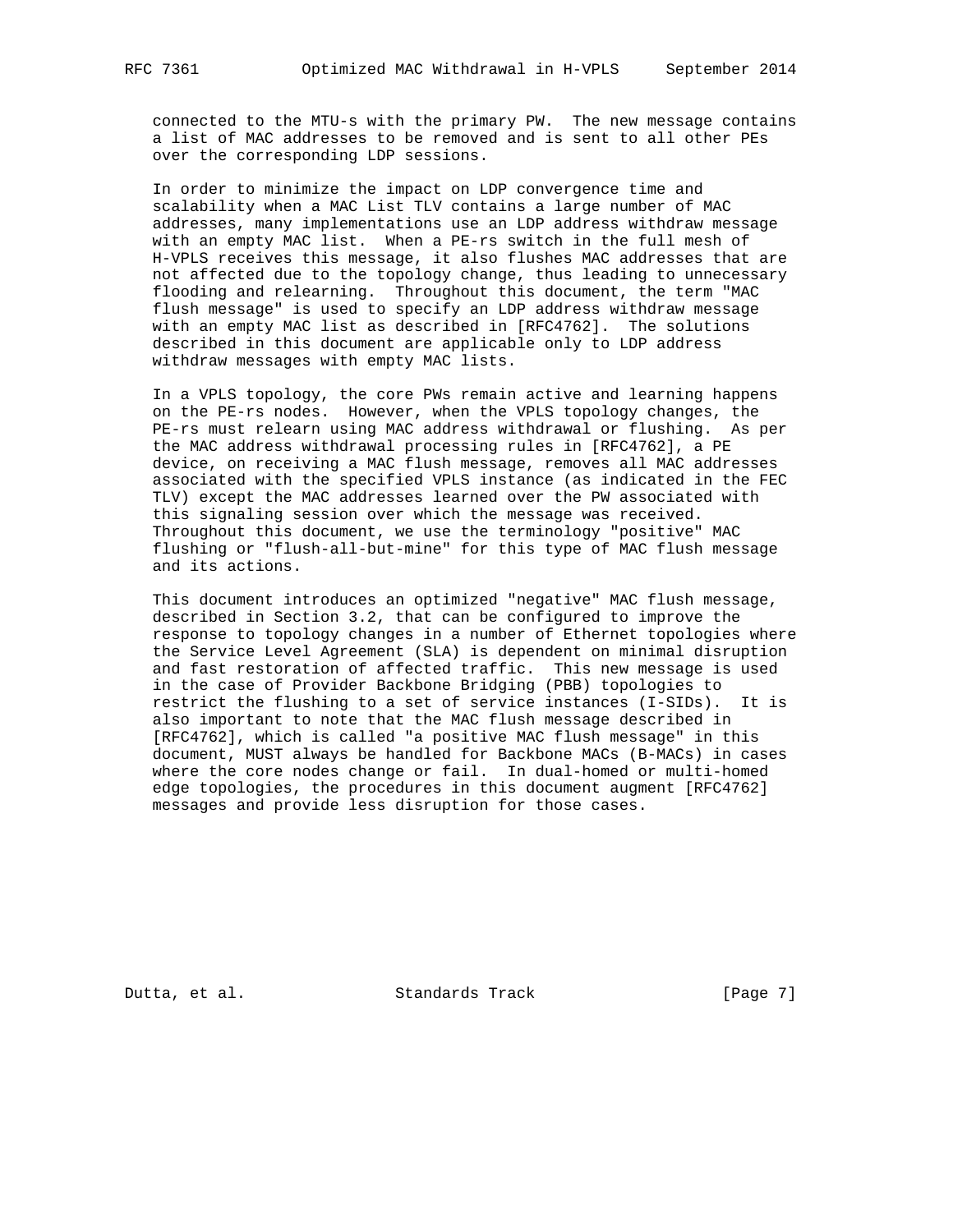## 3.1. MAC Flushing on Activation of Backup Spoke PW

 This section describes scenarios where MAC flush withdrawal is initiated on activation of a backup PW in H-VPLS.

## 3.1.1. MAC Flushing Initiated by PE-rs

 [RFC4762] specifies that on failure of the primary PW it is PE3-rs (Figure 1) that initiates MAC flushing towards the core. However, note that PE3-rs can initiate MAC flushing only when PE3-rs is dual-homing "aware" -- that is, there is some redundancy management protocol running between the MTU-s and its host PE-rs devices. The scope of this document is applicable to several dual-homing or multi-homing protocols. This document illustrates that multi-homing can be improved with negative MAC flushing. One example is BGP-based multi-homing in LDP-based VPLS, which uses the procedures defined in [VPLS-MH]. In this method of dual-homing, PE3-rs would neither forward any traffic to the MTU-s nor receive any traffic from the MTU-s while PE1-rs is acting as a primary (or designated forwarder).

## 3.1.2. MAC Flushing Initiated by MTU-s

When dual-homing is achieved by manual configuration in the MTU-s, the hosting PE-rs devices are dual-homing "agnostic", and PE3-rs cannot initiate MAC flush messages. PE3-rs can send or receive traffic over the backup PW, since the dual-homing control is with the MTU-s only. When the backup PW is made active by the MTU-s, the MTU-s triggers a MAC flush message. The message is sent over the LDP session associated with the newly activated PW. On receiving the MAC flush message from the MTU-s, PE3-rs (the PE-rs device with a now-active PW) would flush all the MAC addresses it has learned, except the ones learned over the newly activated spoke PW. PE3-rs further initiates a MAC flush message to all other PE devices in the core. Note that a forced switchover to the backup PW can also be invoked by the MTU-s due to maintenance or administrative activities on the former primary spoke PW.

 The method of MAC flushing initiated by the MTU-s is modeled after Topology Change Notification (TCN) in the Rapid Spanning Tree Protocol (RSTP) [IEEE.802.1Q-2011]. When a bridge switches from a failed link to the backup link, the bridge sends out a TCN message over the newly activated link. Upon receiving this message, the upstream bridge flushes its entire list of MAC addresses, except the ones received over this link. The upstream bridge then sends the TCN message out of its other ports in that spanning tree instance. The message is further relayed along the spanning tree by the other bridges.

Dutta, et al. Standards Track [Page 8]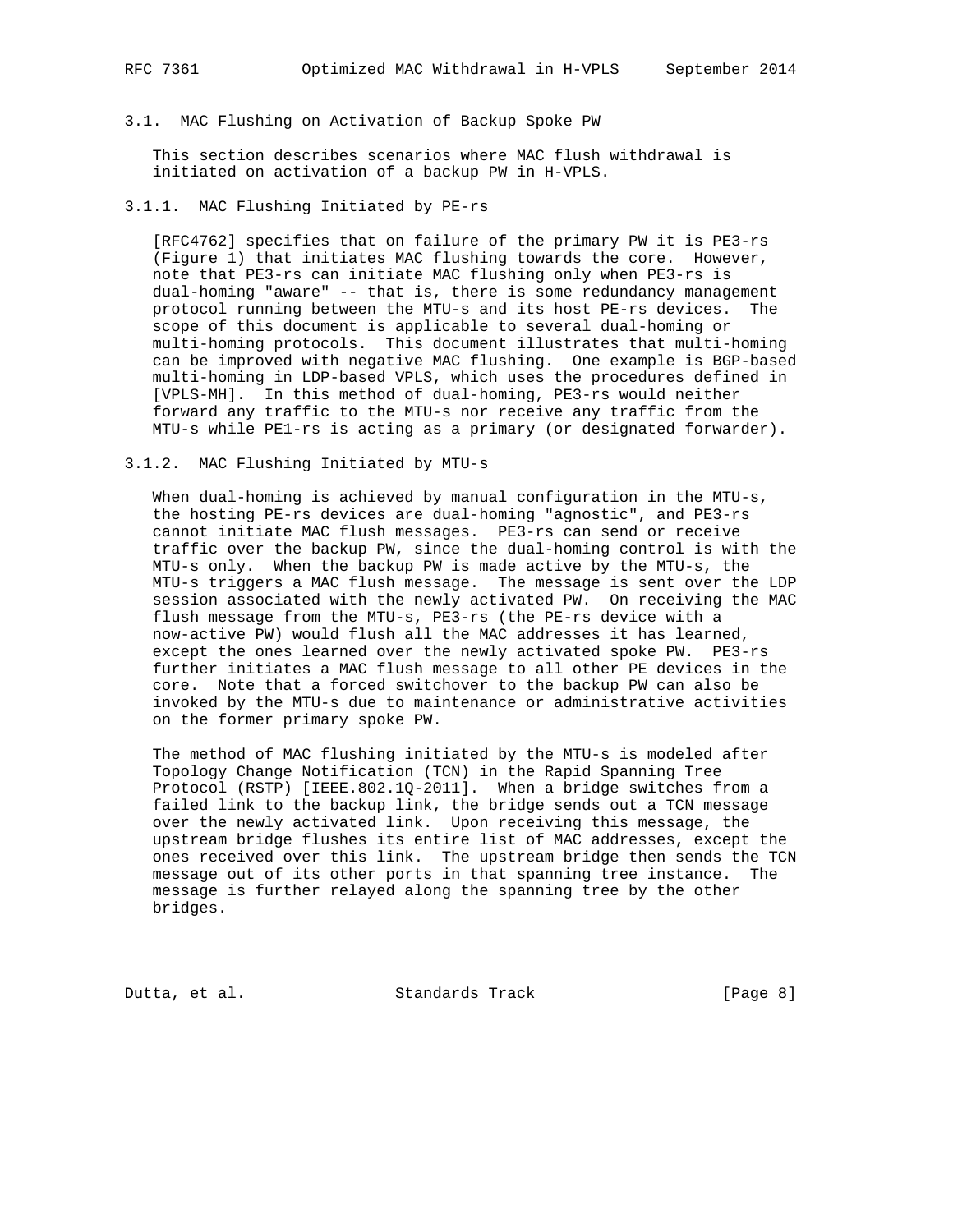The MAC flushing information is propagated in the control plane. The control-plane message propagation is associated with the data path and hence follows propagation rules similar to those used for forwarding in the LDP data plane. For example, PE-rs nodes follow the data-plane "split-horizon" forwarding rules in H-VPLS (refer to Section 4.4 of [RFC4762]). Therefore, a MAC flush message is propagated in the context of mesh PW(s) when it is received in the context of a spoke PW. When a PE-rs node receives a MAC flush message in the context of a mesh PW, then it is not propagated to other mesh PWs.

## 3.2. MAC Flushing on Failure

 MAC flushing on failure, or "negative" MAC flushing, is introduced in this document. Negative MAC flushing is an improvement on the current practice of sending a MAC flush message with an empty MAC list as described in Section 3.1.1. We use the term "negative" MAC flushing or "flush-all-from-me" for this kind of flushing action as opposed to the "positive" MAC flush action in [RFC4762]. In negative MAC flushing, the MAC flushing is initiated by PE1-rs (Figure 1) on detection of failure of the primary spoke PW. The MAC flush message is sent to all participating PE-rs devices in the VPLS full mesh. PE1-rs should initiate MAC flushing only if PE1-rs is dual-homing aware. (If PE1-rs is dual-homing agnostic, the policy is to not initiate MAC flushing on failure, since that could cause unnecessary flushing in the case of a single-homed MTU-s.) The specific dual homing protocols for this scenario are outside the scope of this document, but the operator can choose to use the optimized MAC flushing described in this document or the [RFC4762] procedures.

 The procedure for negative MAC flushing is beneficial and results in less disruption than the [RFC4762] procedures, including when the MTU-s is dual-homed with a variety of Ethernet technologies, not just LDP. The negative MAC flush message is a more targeted MAC flush, and the other PE-rs nodes will flush only the specified MACs. This targeted MAC flush cannot be achieved with the MAC address withdraw message defined in [RFC4762]. Negative MAC flushing typically results in a smaller set of MACs to be flushed and results in less disruption for these topologies.

 Note that in the case of negative MAC flushing the list SHOULD be only the MACs for the affected MTU-s. If the list is empty, then the negative MAC flush procedures will result in flushing and relearning all attached MTU-s devices for the originating PE-rs.

Dutta, et al. Standards Track [Page 9]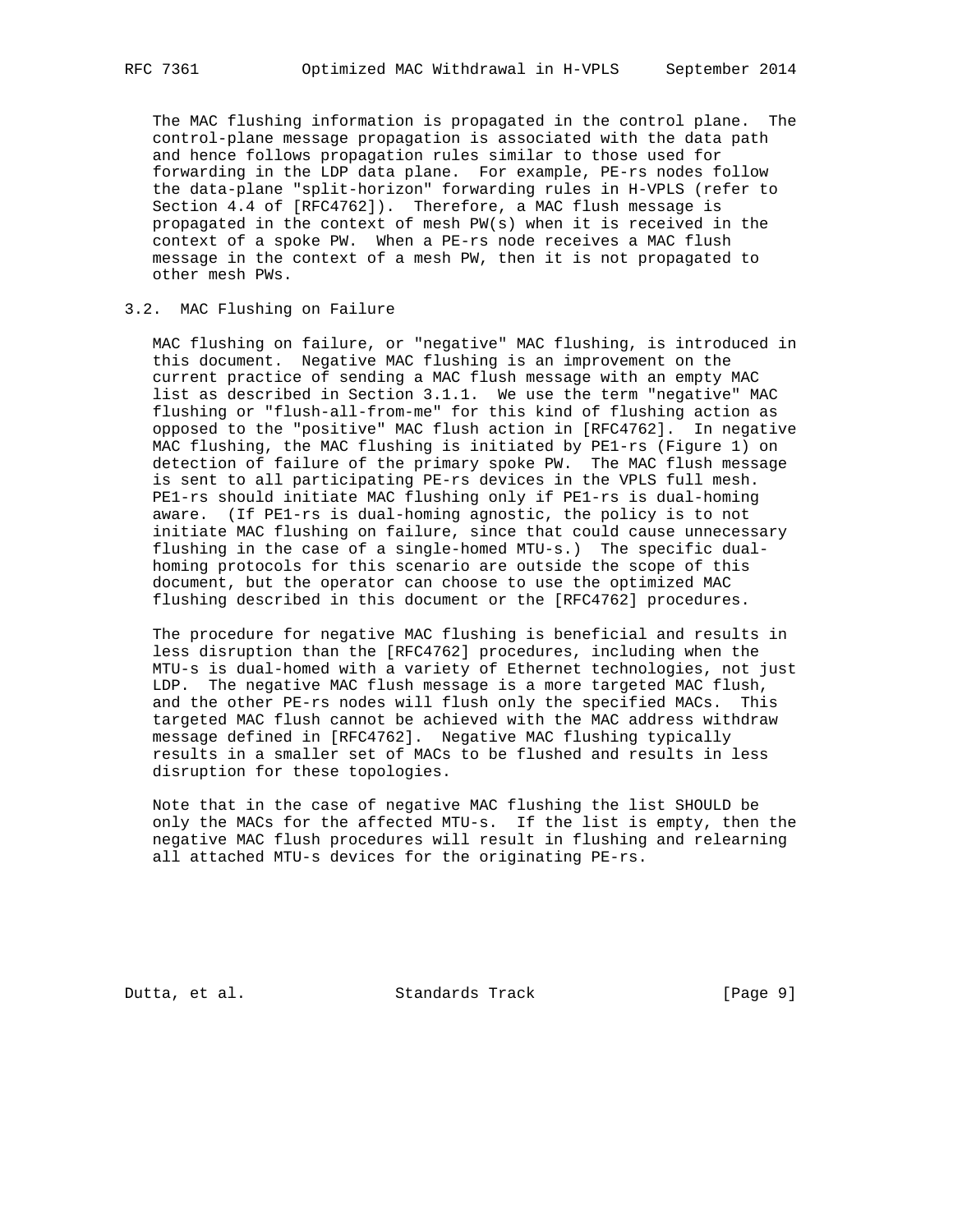## 3.3. MAC Flushing in PBB-VPLS

 [RFC7041] describes how PBB can be integrated with VPLS to allow for useful PBB capabilities while continuing to avoid the use of MSTP in the backbone. The combined solution, referred to as "PBB-VPLS", results in better scalability in terms of the number of service instances, PWs, and C-MACs that need to be handled in the VPLS PE-rs devices. This document describes extensions to LDP MAC flushing procedures described in [RFC4762] that are required to build desirable capabilities for the PBB-VPLS solution.

 The solution proposed in this document is generic and is applicable when Multi-Segment Pseudowires (MS-PWs) [RFC6073] are used in interconnecting PE devices in H-VPLS. There could be other H-VPLS models not defined in this document where the solution may be applicable.

4. Problem Description

 This section describes the problems in detail with respect to various MAC flushing actions described in Section 3.

4.1. MAC Flushing Optimization in VPLS Resiliency

 This section describes the optimizations required in MAC flushing procedures when H-VPLS resiliency is provided by primary and backup spoke PWs.

Dutta, et al. Standards Track [Page 10]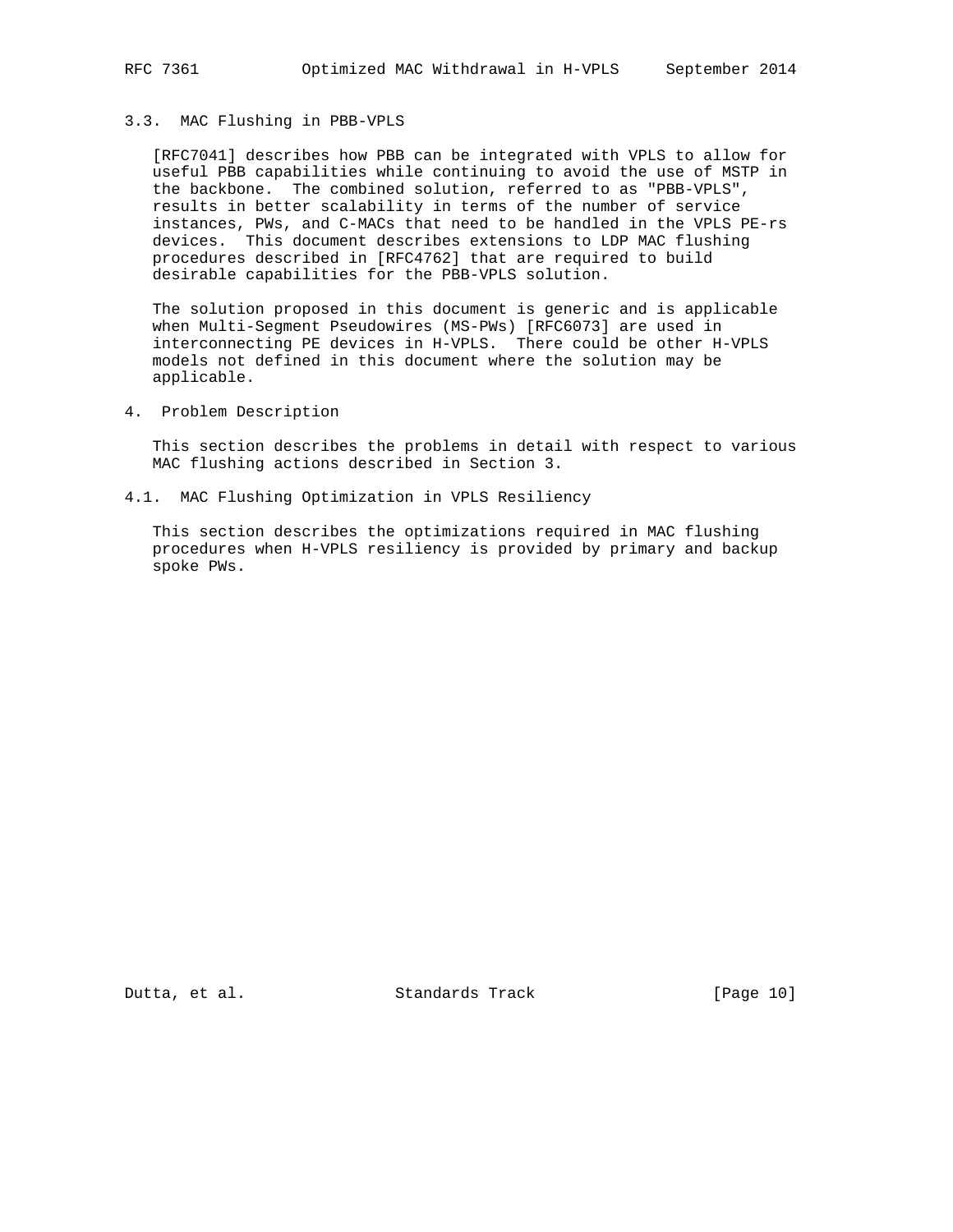## 4.1.1. MAC Flushing Optimization for Regular H-VPLS

 Figure 2 shows a dual-homed H-VPLS scenario for a VPLS instance, where the problem with the existing MAC flushing method is as explained in Section 3.



Figure 2: Dual-Homed MTU-s in Two-Tier Hierarchy H-VPLS

 In Figure 2, the MTU-s is dual-homed to PE1-rs and PE2-rs. Only the primary spoke PW is active at the MTU-s; thus, PE1-rs is acting as the active device (designated forwarder) to reach the full mesh in the VPLS instance. The MAC addresses of nodes located at access sites (behind CE-1 and CE-2) are learned at PE1-rs over the primary spoke PW. Let's say X represents a set of such MAC addresses located behind CE-1. MAC Z represents one of a possible set of other destination MACs. As packets flow from X to other MACs in the VPLS network, PE2-rs, PE3-rs, and PE4-rs learn about X on their respective mesh PWs terminating at PE1-rs. When the MTU-s switches to the backup spoke PW and activates it, PE2-rs becomes the active device (designated forwarder) to reach the full-mesh core for the MTU-s. Traffic entering the H-VPLS from CE-1 and CE-2 is diverted by the MTU-s to the spoke PW to PE2-rs. Traffic destined from PE2-rs,

Dutta, et al. Standards Track [Page 11]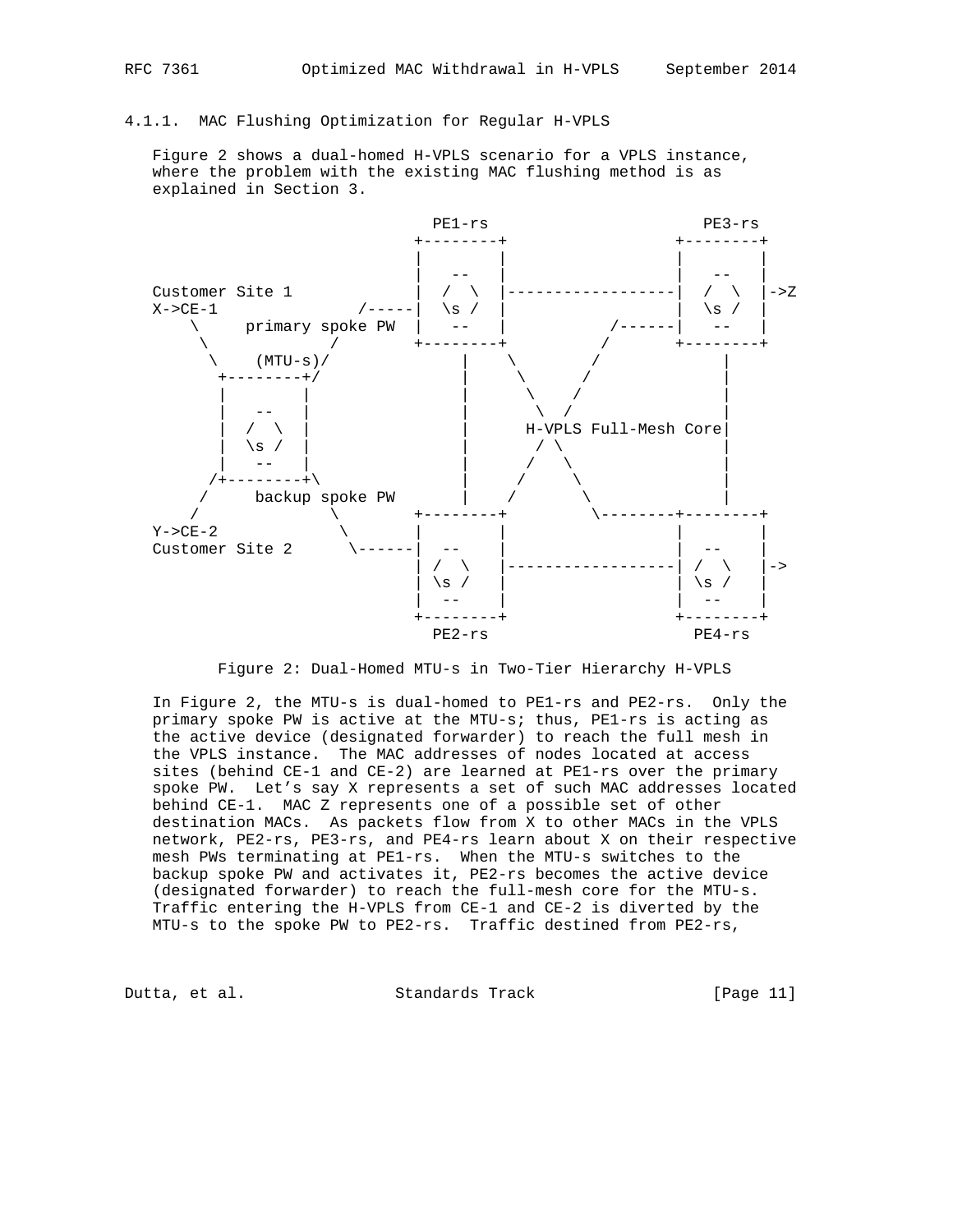PE3-rs, and PE4-rs to X will be black-holed until the MAC address aging timer expires (the default is 5 minutes) or a packet flows from X to other addresses through PE2-rs.

 For example, if a packet flows from MAC Z to MAC X after the backup spoke PW is active, packets from MAC Z travel from PE3-rs to PE1-rs and are dropped. However, if a packet with MAC X as source and MAC Z as destination arrives at PE2-rs, PE2-rs will now learn that MAC X is on the backup spoke PW and will forward to MAC Z. At this point, traffic from PE3-rs to MAC X will go to PE2-rs, since PE3-rs has also learned about MAC X. Therefore, a mechanism is required to make this learning more timely in cases where traffic is not bidirectional.

 To avoid traffic black-holing, the MAC addresses that have been learned in the upstream VPLS full mesh through PE1-rs must be relearned or removed from the MAC Forwarding Information Bases (FIBs) in the VSIs at PE2-rs, PE3-rs, and PE4-rs. If PE1-rs and PE2-rs are dual-homing agnostic, then on activation of the standby PW from the MTU-s, a MAC flush message will be sent by the MTU-s to PE2-rs that will flush all the MAC addresses learned in the VPLS instance at PE2-rs from all other PWs except the PW connected to the MTU-s.

 PE2-rs further relays the MAC flush messages to all other PE-rs devices in the full mesh. The same processing rule applies for all those PE-rs devices: all the MAC addresses are flushed except the ones learned on the PW connected to PE2-rs. For example, at PE3-rs all of the MAC addresses learned from the PWs connected to PE1-rs and PE4-rs are flushed and relearned subsequently. Before the relearning happens, flooding of unknown destination MAC addresses takes place throughout the network. As the number of PE-rs devices in the full mesh increases, the number of unaffected MAC addresses flushed in a VPLS instance also increases, thus leading to unnecessary flooding and relearning. With a large number of VPLS instances provisioned in the H-VPLS network topology, the amount of unnecessary flooding and relearning increases. An optimization, described below, is required that will flush only the MAC addresses learned from the respective PWs between PE1-rs and other PE devices in the full mesh, to minimize the relearning and flooding in the network. In the example above, only the MAC addresses in sets X and Y (shown in Figure 2) need to be flushed across the core.

 The same case is applicable when PE1-rs and PE2-rs are dual-homing aware and participate in a designated forwarder election. When PE2-rs becomes the active device for the MTU-s, then PE2-rs MAY initiate MAC flushing towards the core. The receiving action of the MAC flush message in other PE-rs devices is the same as in MAC flushing initiated by the MTU-s. This is the behavior specified in [RFC4762].

Dutta, et al. Standards Track [Page 12]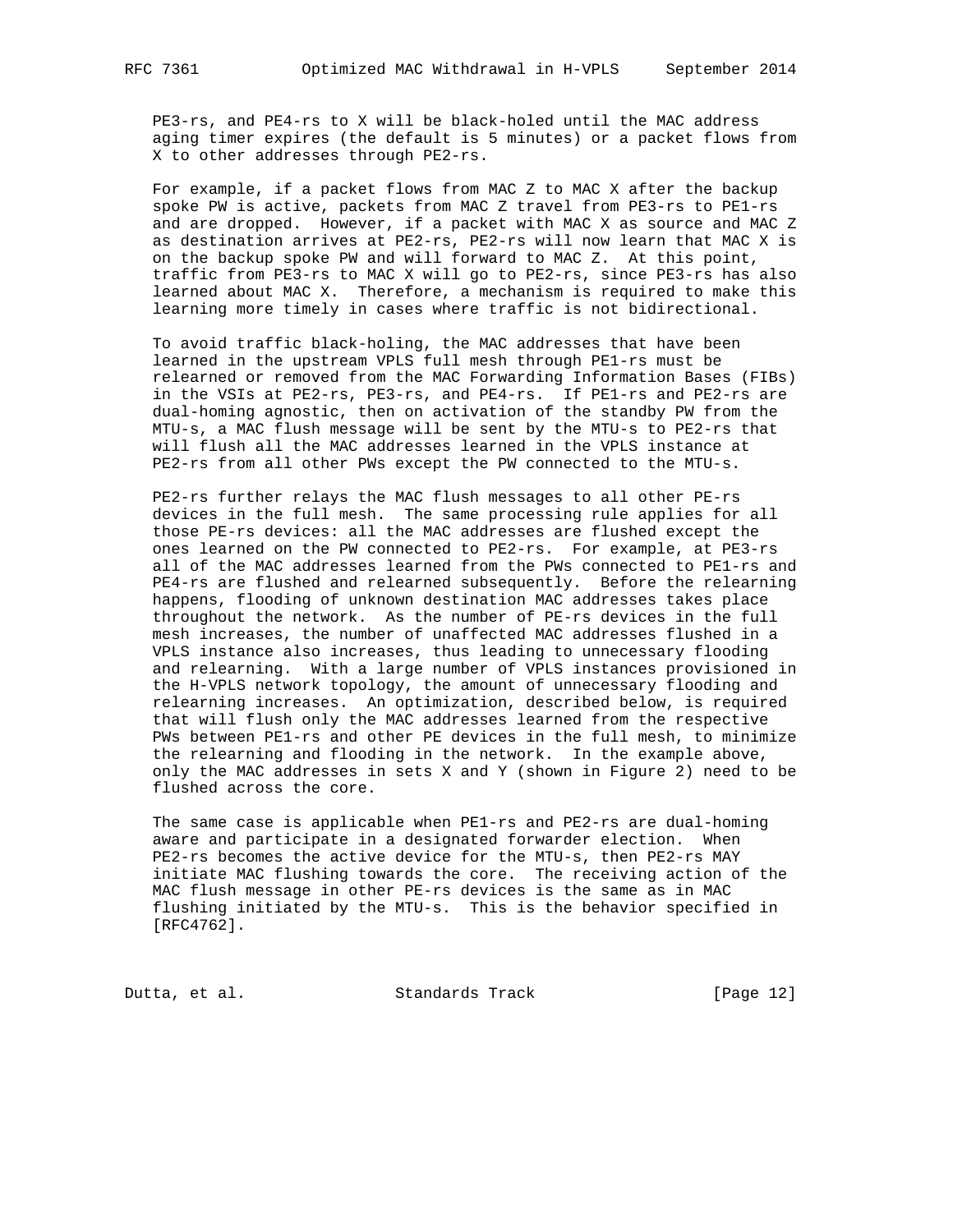4.1.2. MAC Flushing Optimization for Native Ethernet Access

 The analysis in Section 4.1.1 applies also to the native Ethernet access into a VPLS. In such a scenario, one active endpoint and one or more standby endpoints terminate into two or more VPLS or H-VPLS PE-rs devices. Examples of this dual-homed access are ITU-T [ITU.G8032] access rings or any proprietary multi-chassis Link Aggregation Group (LAG) emulations. Upon failure of the active native Ethernet endpoint on PE1-rs, an optimized MAC flush message is required to be initiated by PE1-rs to ensure that on PE2-rs, PE3-rs, and PE4-rs only the MAC addresses learned from the respective PWs connected to PE1-rs are being flushed.

### 4.2. Black-Holing Issue in PBB-VPLS

 In a PBB-VPLS deployment, a B-component VPLS (B-VPLS) may be used as infrastructure to support one or more I-component instances. The B-VPLS control plane (LDP Signaling) and learning of Backbone MACs (B-MACs) replace the I-component control plane and learning of Customer MACs (C-MACs) throughout the MPLS core. This raises an additional challenge related to black-hole avoidance in the I-component domain as described in this section. Figure 3 describes the case of a Customer Edge (CE) device (node A) dual-homed to two I-component instances located on two PBB-VPLS PEs (PE1-rs and PE2-rs).



Figure 3: PBB Black-Holing Issue - CE Dual-Homing Use Case

 The link between PE1-rs and CE-A is active (marked with A), while the link between CE-A and PE2-rs is in standby/blocked status. In the network diagram, C-MAC X is one of the MAC addresses located behind

Dutta, et al. Standards Track [Page 13]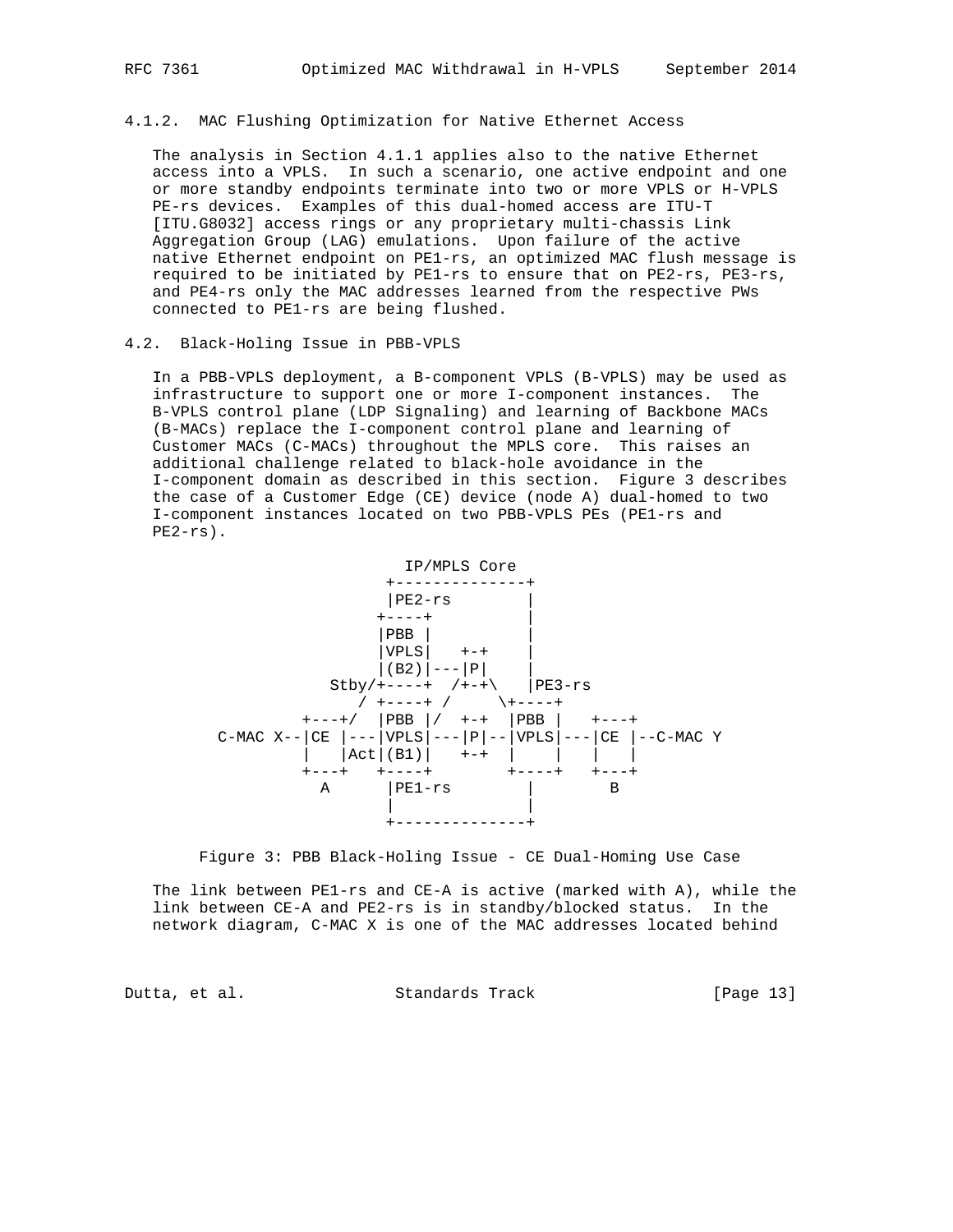CE-A in the customer domain, C-MAC Y is behind CE-B, and the B-VPLS instances on PE1-rs are associated with B-MAC B1 and PE2-rs with B-MAC B2.

 As the packets flow from C-MAC X to C-MAC Y through PE1-rs with B-MAC B1, the remote PE-rs devices participating in the B-VPLS with the same I-SID (for example, PE3-rs) will learn the C-MAC X associated with B-MAC B1 on PE1-rs. Under a failure condition of the link between CE-A and PE1-rs and on activation of the link to PE2-rs, the remote PE-rs devices (for example, PE3-rs) will forward the traffic destined for C-MAC X to B-MAC B1, resulting in PE1-rs black holing that traffic until the aging timer expires or a packet flows from X to Y through PE2-rs (B-MAC B2). This may take a long time (the default aging timer is 5 minutes) and may affect a large number of flows across multiple I-components.

 A possible solution to this issue is to use the existing LDP MAC flushing method as specified in [RFC4762] to flush the B-MAC associated with the PE-rs in the B-VPLS domain where the failure occurred. This will automatically flush the C-MAC-to-B-MAC association in the remote PE-rs devices. This solution has the disadvantage of producing a lot of unnecessary MAC flushing in the B-VPLS domain as there was no failure or topology change affecting the Backbone domain.

 A better solution -- one that would propagate the I-component events through the backbone infrastructure (B-VPLS) -- is required in order to flush only the C-MAC-to-B-MAC associations in the remote PBB-VPLS capable PE-rs devices. Since there are no I-component control-plane exchanges across the PBB backbone, extensions to the B-VPLS control plane are required to propagate the I-component MAC flushing events across the B-VPLS.

5. Solution Description

 This section describes the solution for the problem space described in Section 4.

5.1. MAC Flushing Optimization for VPLS Resiliency

 The basic principle of the optimized MAC flush mechanism is explained with reference to Figure 2. The optimization is achieved by initiating MAC flushing on failure as described in Section 3.2.

 PE1-rs would initiate MAC flushing towards the core on detection of failure of the primary spoke PW between the MTU-s and PE1-rs (or status change from active to standby [RFC6718]). This method is referred to as "MAC flushing on failure" throughout this document.

Dutta, et al. Standards Track [Page 14]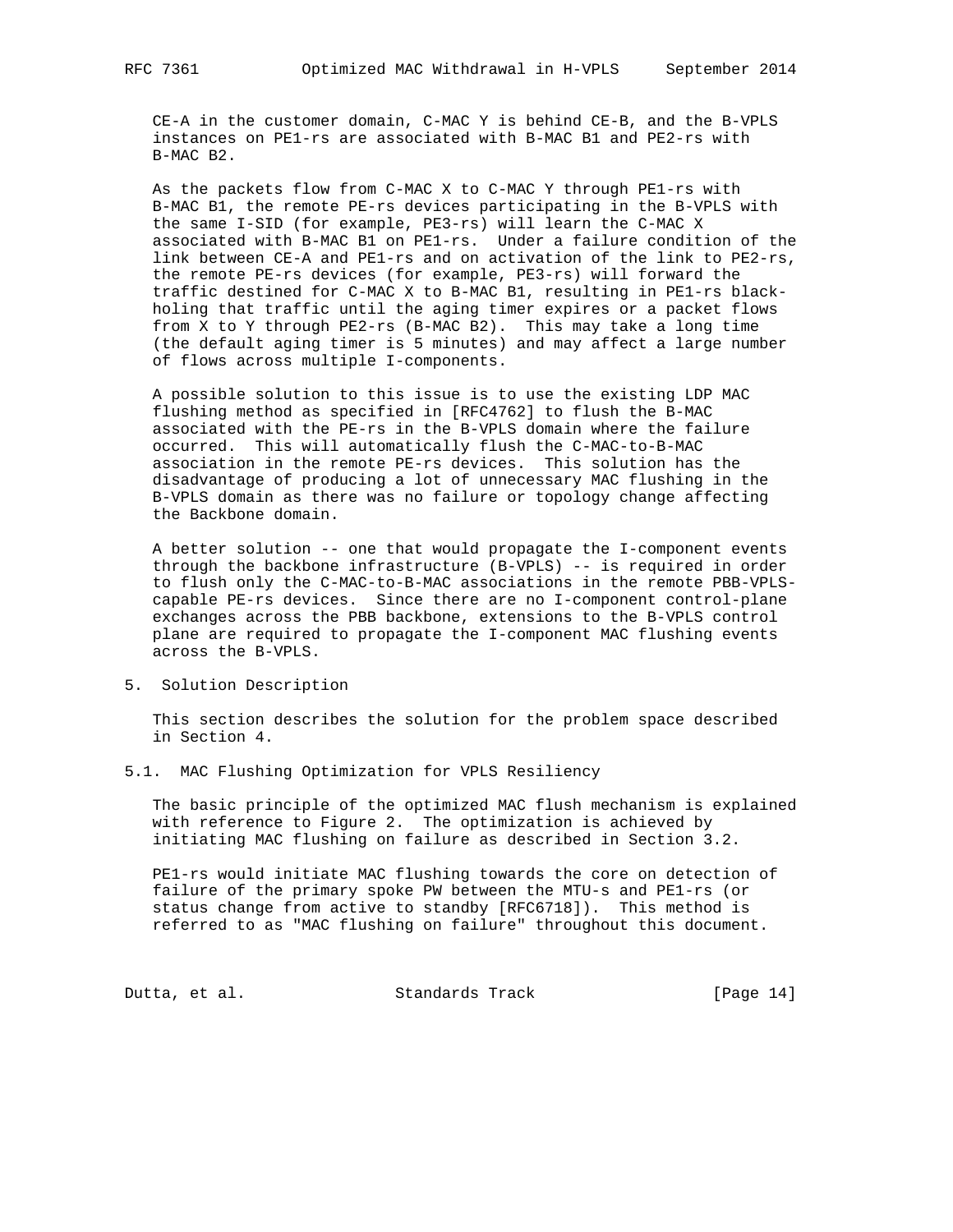The MAC flush message would indicate to receiving PE-rs devices to flush all MACs learned over the PW in the context of the VPLS for which the MAC flush message is received. Each PE-rs device in the full mesh that receives the message identifies the VPLS instance and its respective PW that terminates in PE1-rs from the FEC TLV received in the message and/or LDP session. Thus, the PE-rs device flushes only the MAC addresses learned from that PW connected to PE1-rs, minimizing the required relearning and the flooding throughout the VPLS domain.

 This section defines a generic MAC Flush Parameters TLV for LDP [RFC5036]. Throughout this document, the MAC Flush Parameters TLV is also referred to as the "MAC Flush TLV". A MAC Flush TLV carries information on the desired action at the PE-rs device receiving the message and is used for optimized MAC flushing in VPLS. The MAC Flush TLV can also be used for the [RFC4762] style of MAC flushing as explained in Section 3.

5.1.1. MAC Flush Parameters TLV

The MAC Flush Parameters TLV is described below:

|      | 0 1 2 3 4 5 6 7 8 9 0 1 2 3 4 5 6 7 8 9 0 1 2 3 4 5 6 7 8 9 |  |  |  |              |  |  |  |  |  |  |  |                |  |  |  |  |  |  |
|------|-------------------------------------------------------------|--|--|--|--------------|--|--|--|--|--|--|--|----------------|--|--|--|--|--|--|
|      |                                                             |  |  |  |              |  |  |  |  |  |  |  |                |  |  |  |  |  |  |
| 1111 | MAC Flush TLV (0x0406)<br>Length                            |  |  |  |              |  |  |  |  |  |  |  |                |  |  |  |  |  |  |
|      |                                                             |  |  |  |              |  |  |  |  |  |  |  |                |  |  |  |  |  |  |
|      | Flags                                                       |  |  |  | Sub-TLV Type |  |  |  |  |  |  |  | Sub-TLV Length |  |  |  |  |  |  |
|      |                                                             |  |  |  |              |  |  |  |  |  |  |  |                |  |  |  |  |  |  |
|      | Sub-TLV Variable-Length Value                               |  |  |  |              |  |  |  |  |  |  |  |                |  |  |  |  |  |  |
|      |                                                             |  |  |  |              |  |  |  |  |  |  |  |                |  |  |  |  |  |  |
|      |                                                             |  |  |  |              |  |  |  |  |  |  |  |                |  |  |  |  |  |  |

 The U-bit and F-bit [RFC5036] are set to forward if unknown so that potential intermediate VPLS PE-rs devices unaware of the new TLV can just propagate it transparently. In the case of a B-VPLS network that has PBB-VPLS in the core with no I-components attached, this message can still be useful to edge B-VPLS devices that do have the I-components with the I-SIDs and understand the message. The MAC Flush Parameters TLV type is 0x0406, as assigned by IANA. The encoding of the TLV follows the standard LDP TLV encoding described in [RFC5036].

 The TLV value field contains a 1-byte Flag field used as described below. Further, the TLV value MAY carry one or more sub-TLVs. Any sub-TLV definition for the above TLV MUST address the actions in combination with other existing sub-TLVs.

Dutta, et al. Standards Track [Page 15]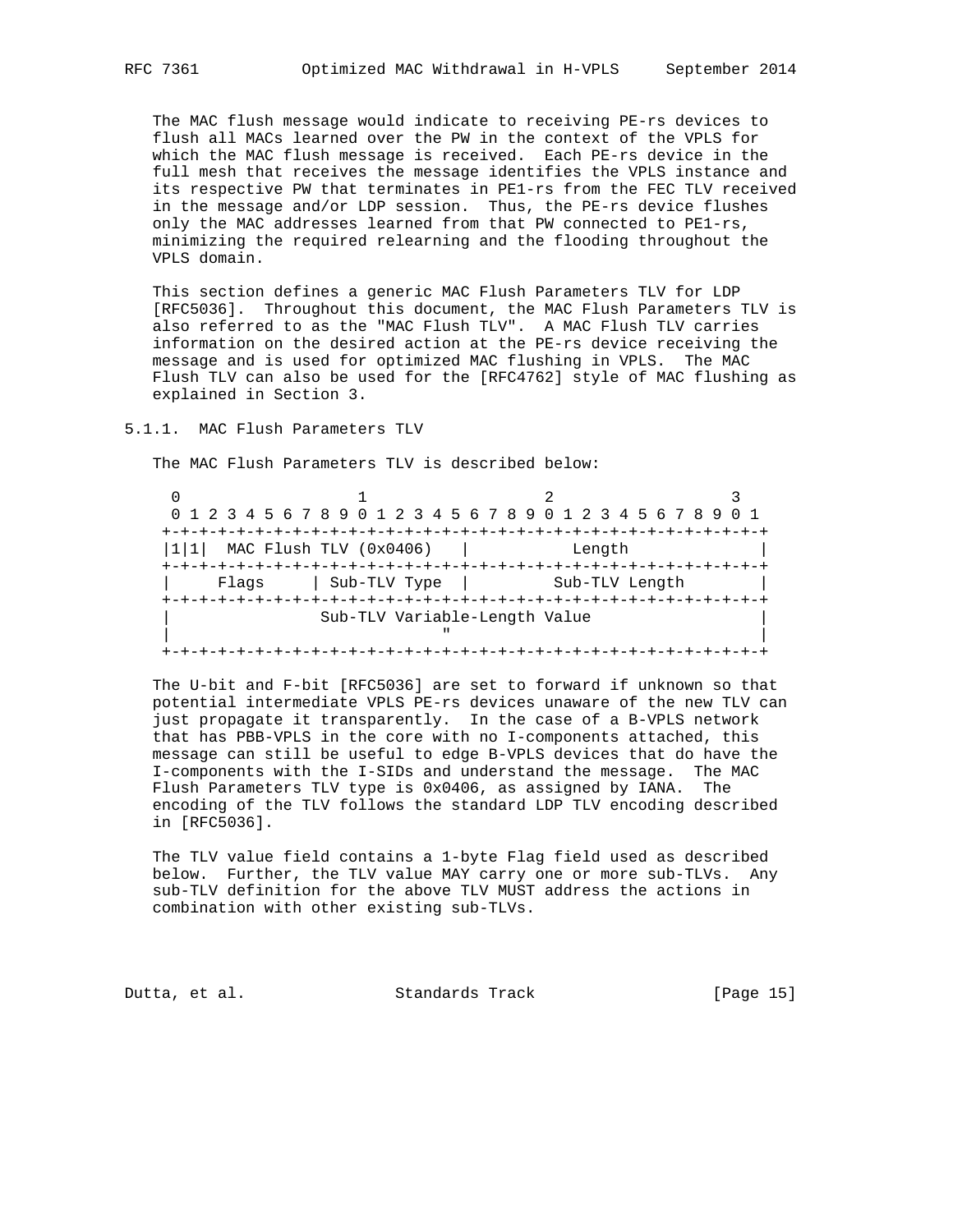The detailed format for the Flags bit vector is described below:

 0 1 2 3 4 5 6 7 +-+-+-+-+-+-+-+-+  $|C|N|$  MBZ | (MBZ = MUST Be Zero) +-+-+-+-+-+-+-+-+

 The 1-byte Flag field is mandatory. The following flags are defined:

- C-flag: Used to indicate the context of the PBB-VPLS component in which MAC flushing is required. For PBB-VPLS, there are two contexts of MAC flushing -- the Backbone VPLS (B-component VPLS) and the Customer VPLS (I-component VPLS). The C-flag MUST be ZERO  $(C = 0)$  when a MAC flush action for the B-VPLS is required and MUST be set  $(C = 1)$  when the MAC flush action for the I-component is required. In the regular H-VPLS case, the C-flag MUST be ZERO  $(C = 0)$  to indicate that the flush applies to the current VPLS context.
- N-flag: Used to indicate whether a positive  $(N = 0,$  flush-all-but-mine) or negative (N = 1, flush-all-from-me) MAC flush action is required. The source (mine/me) is defined as the PW associated with either the LDP session on which the LDP MAC withdraw was received or the B-MAC(s) listed in the B-MAC Sub-TLV. For the optimized MAC flush procedure described in this section, the flag MUST be set  $(N = 1)$ .

 Detailed usage in the context of PBB-VPLS is explained in Section 5.2.

 MBZ flags: The rest of the flags SHOULD be set to zero on transmission and ignored on reception.

 The MAC Flush TLV SHOULD be placed after the existing TLVs in the [RFC4762] MAC flush message.

5.1.2. Application of the MAC Flush TLV in Optimized MAC Flushing

 When optimized MAC flushing is supported, the MAC Flush TLV MUST be sent in an existing LDP address withdraw message with an empty MAC list but from the core PE-rs on detection of failure of its local/primary spoke PW. The N-bit in the TLV MUST be set to 1 to indicate flush-all-from-me. If the optimized MAC flush procedure is used in a Backbone VPLS or regular VPLS/H-VPLS context, the C-bit MUST be ZERO  $(C = 0)$ . If it is used in an I-component context, the C-bit MUST be set  $(C = 1)$ . See Section 5.2 for details of its usage in the context of PBB-VPLS.

Dutta, et al. Standards Track [Page 16]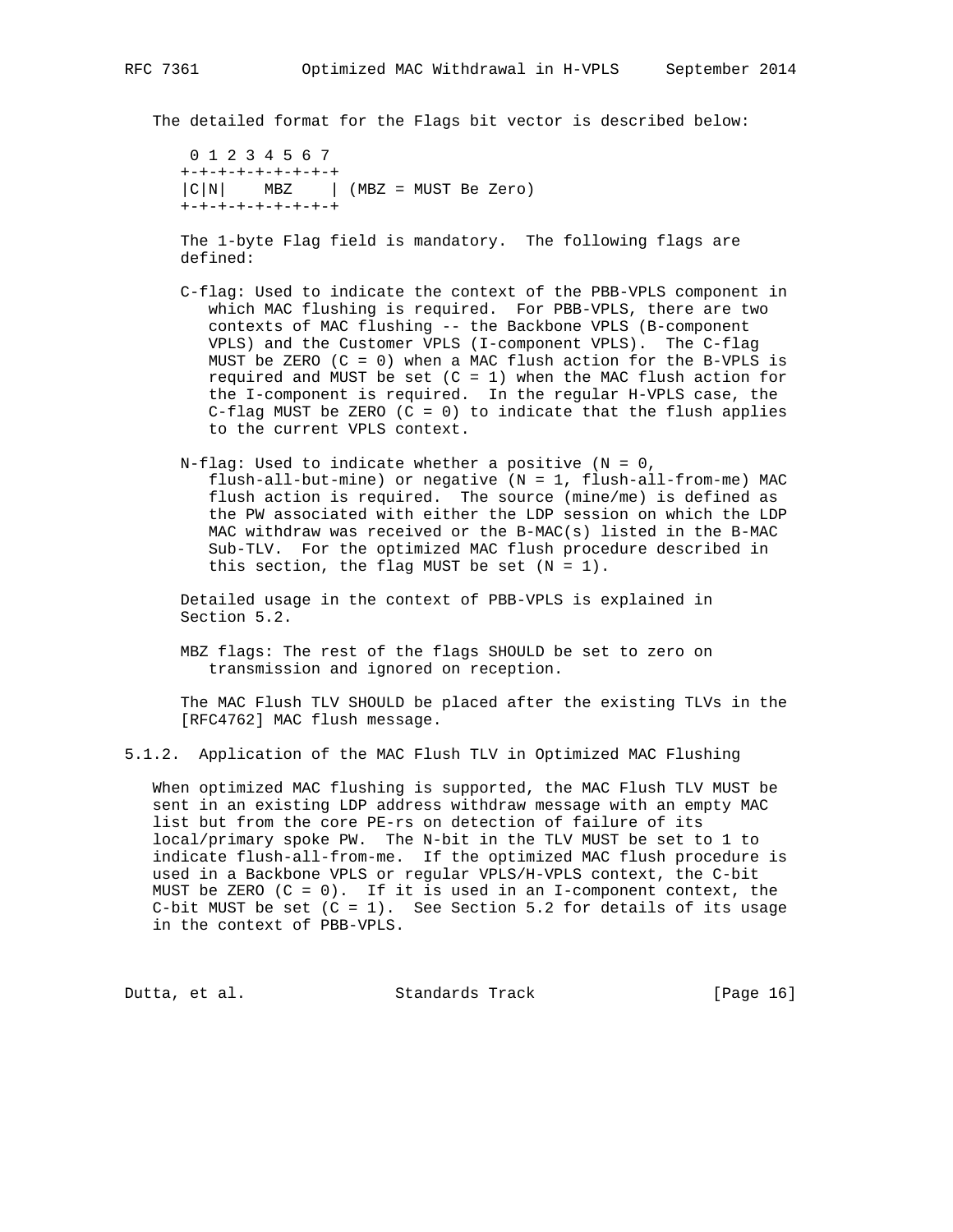Note that the assumption is that the MAC Flush TLV is understood by all devices before it is turned on in any network. See Section 6 ("Operational Considerations").

 When optimized MAC flushing is not supported, the MAC withdraw procedures defined in [RFC4762], where either the MTU-s or PE2-rs sends the MAC withdraw message, SHOULD be used. This includes the case where the network is being changed to support optimized MAC flushing but not all devices are capable of understanding optimized MAC flush messages.

 In the case of B-VPLS devices, the optimized MAC flush message SHOULD be supported.

5.1.3. MAC Flush TLV Processing Rules for Regular VPLS

 This section describes the processing rules of the MAC Flush TLV that MUST be followed in the context of optimized MAC flush procedures in VPLS.

When optimized MAC flushing is supported, a multi-homing PE-rs initiates a MAC flush message towards the other related VPLS PE-rs devices when it detects a transition (failure or a change to standby) in its active spoke PW. In such a case the MAC Flush TLV MUST be sent with N = 1. A PE-rs device receiving the MAC Flush TLV SHOULD follow the same processing rules as those described in this section.

 Note that if a Multi-Segment Pseudowire (MS-PW) is used in VPLS, then a MAC flush message is processed only at the PW Terminating Provider Edge (T-PE) nodes, since PW Switching Provider Edge S-PE(s) traversed by the MS-PW propagates the MAC flush messages without any action. In this section, a PE-rs device signifies only a T-PE in the MS-PW case.

When a PE-rs device receives a MAC Flush TLV with  $N = 1$ , it SHOULD flush all the MAC addresses learned from the PW in the VPLS in the context on which the MAC flush message is received. It is assumed that when these procedures are used all nodes support the MAC flush message. See Section 6 ("Operational Considerations") for details.

 When optimized MAC flushing is not supported, a MAC Flush TLV is received with  $N = 0$  in the MAC flush message; in such a case, the receiving PE-rs SHOULD flush the MAC addresses learned from all PWs in the VPLS instance, except the ones learned over the PW on which the message is received.

Dutta, et al. Standards Track [Page 17]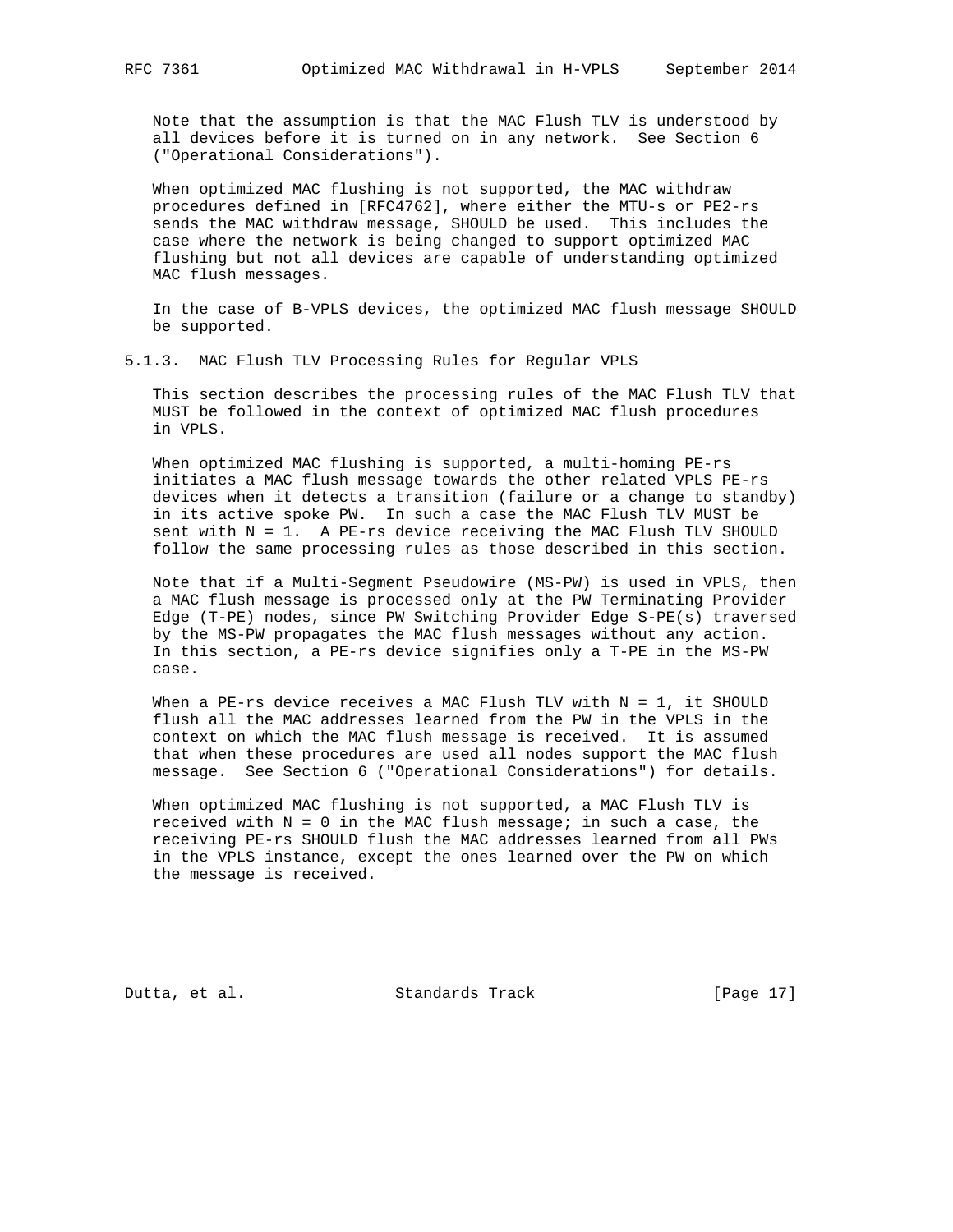Regardless of whether optimized MAC flushing is supported, if a PE-rs device receives a MAC flush message with a MAC Flush TLV option  $(N = 0 \text{ or } N = 1)$  and a valid MAC address list, it SHOULD ignore the option and deal with MAC addresses explicitly as per [RFC4762].

## 5.1.4. Optimized MAC Flush Procedures

 This section expands on the optimized MAC flush procedure in the scenario shown in Figure 2.

 When optimized MAC flushing is being used, a PE-rs that is dual homing aware SHOULD send MAC address messages with a MAC Flush TLV and N = 1, provided the other PEs understand the new messages. Upon receipt of the MAC flush message, PE2-rs identifies the VPLS instance that requires MAC flushing from the FEC element in the FEC TLV. On receiving N = 1, PE2-rs removes all MAC addresses learned from that PW over which the message is received. The same action is performed by PE3-rs and PE4-rs.

 Figure 4 shows another redundant H-VPLS topology to protect against failure of the MTU-s device. In this case, since there is more than a single MTU-S, a protocol such as provider RSTP [IEEE.802.1Q-2011] may be used as the selection algorithm for active and backup PWs in order to maintain the connectivity between MTU-s devices and PE-rs devices at the edge. It is assumed that PE-rs devices can detect failure on PWs in either direction through OAM mechanisms (for instance, Virtual Circuit Connectivity Verification (VCCV) procedures).



#### Figure 4: Redundancy with Provider RSTP

 MTU-1, MTU-2, PE1-rs, and PE2-rs participate in provider RSTP. Configuration using RSTP ensures that the PW between MTU-1 and PE1-rs is active and the PW between MTU-2 and PE2-rs is blocked (made backup) at the MTU-2 end. When the active PW failure is detected by RSTP, it activates the PW between MTU-2 and PE2-rs. When PE1-rs detects the failing PW to MTU-1, it MAY trigger MAC flushing into the full mesh with a MAC Flush TLV that carries N = 1. Other PE-rs

Dutta, et al. Standards Track [Page 18]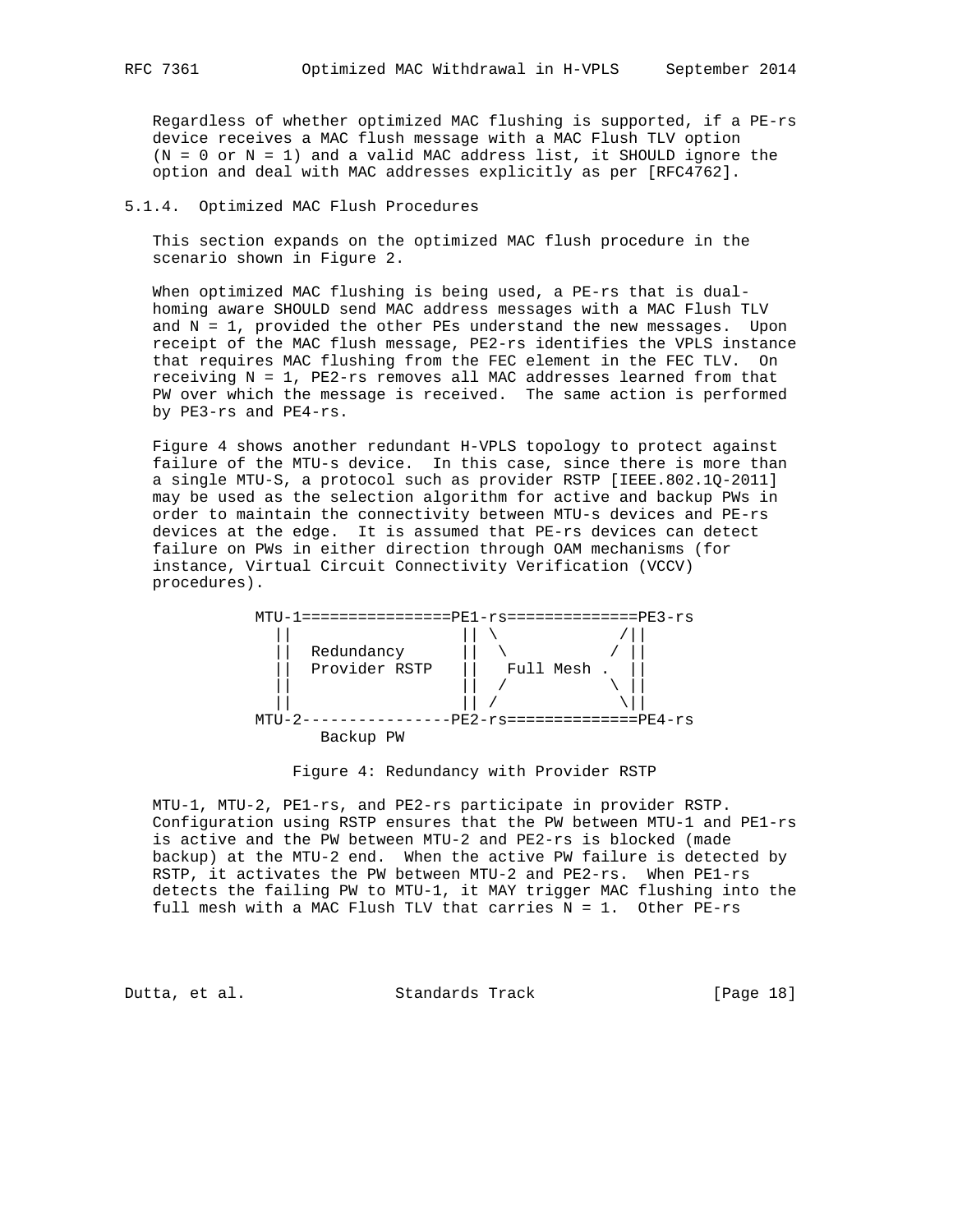devices in the full mesh that receive the MAC flush message identify their respective PWs terminating on PE1-rs and flush all the MAC addresses learned from it.

 [RFC4762] describes a multi-domain VPLS service where fully meshed VPLS networks (domains) are connected together by a single spoke PW per VPLS service between the VPLS "border" PE-rs devices. To provide redundancy against failure of the inter-domain spoke, full mesh of inter-domain spokes can be set up between border PE-rs devices, and provider RSTP may be used for selection of the active inter-domain spoke. In the case of inter-domain spoke PW failure, MAC withdrawal initiated by PE-rs MAY be used for optimized MAC flush procedures within individual domains.

 Further, the procedures are applicable to any native Ethernet access topologies multi-homed to two or more VPLS PE-rs devices. The text in this section applies for the native Ethernet case where active/standby PWs are replaced with the active/standby Ethernet endpoints. An optimized MAC flush message can be generated by the VPLS PE-rs that detects the failure in the primary Ethernet access.

## 5.2. LDP MAC Flush Extensions for PBB-VPLS

 The use of an address withdraw message with a MAC List TLV is proposed in [RFC4762] as a way to expedite removal of MAC addresses as the result of a topology change (e.g., failure of a primary link of a VPLS PE-rs device and, implicitly, the activation of an alternate link in a dual-homing use case). These existing procedures apply individually to B-VPLS and I-component domains.

 When it comes to reflecting topology changes in access networks connected to I-components across the B-VPLS domain, certain additions should be considered, as described below.

 MAC switching in PBB is based on the mapping of Customer MACs (C-MACs) to one or more Backbone MACs (B-MACs). A topology change in the access (I-component domain) should just invoke the flushing of C-MAC entries in the PBB PEs' FIB(s) associated with the I-component(s) impacted by the failure. There is a need to indicate the PBB PE (B-MAC source) that originated the MAC flush message to selectively flush only the MACs that are affected.

 These goals can be achieved by including the MAC Flush Parameters TLV in the LDP address withdraw message to indicate the particular domain(s) requiring MAC flushing. On the other end, the receiving PEs SHOULD use the information from the new TLV to flush only the related FIB entry/entries in the I-component instance(s).

Dutta, et al. Standards Track [Page 19]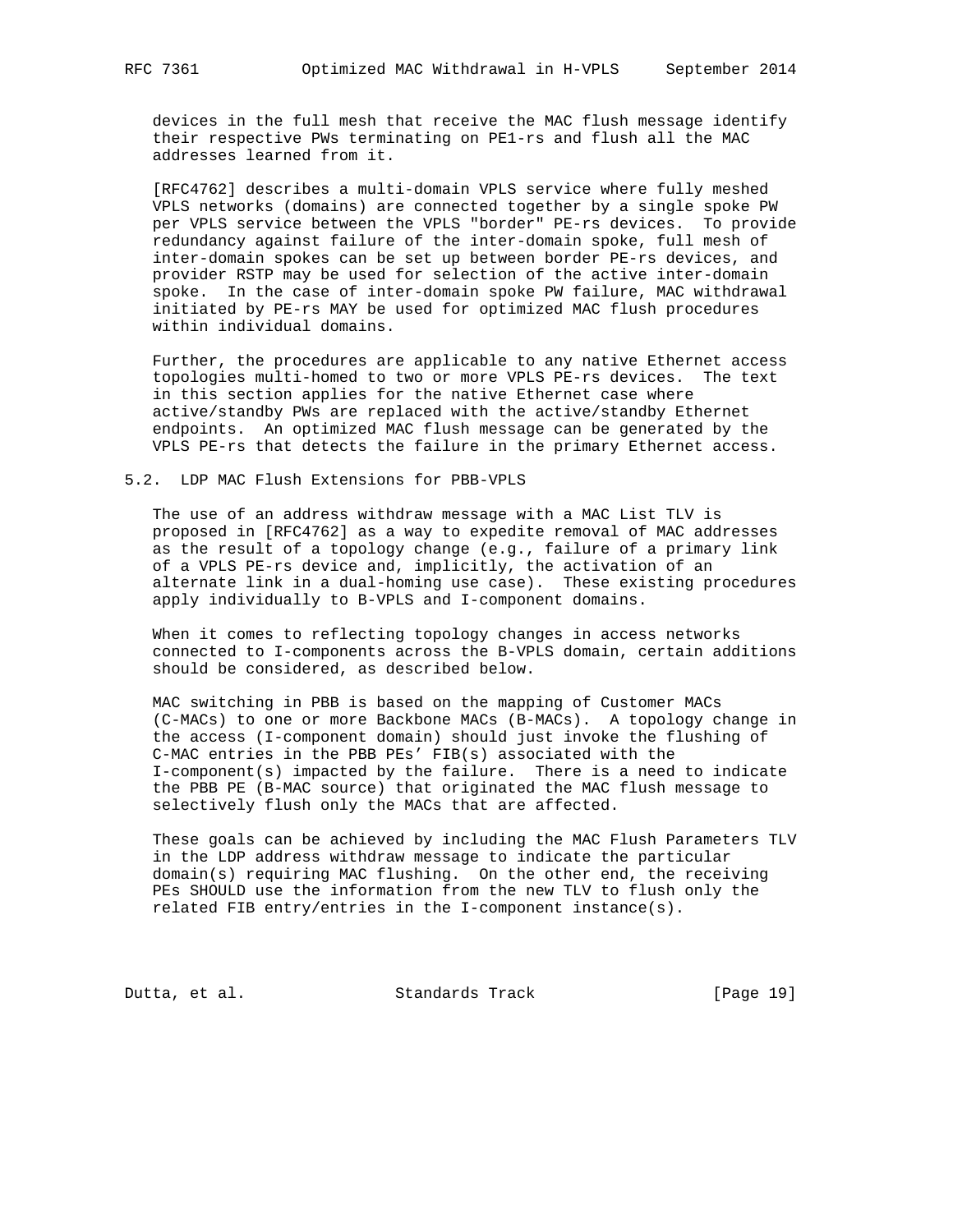At least one of the following sub-TLVs MUST be included in the MAC Flush Parameters TLV if the C-flag is set to 1:

o PBB B-MAC List Sub-TLV:

Type: 0x0407

 Length: Value length in octets. At least one B-MAC address MUST be present in the list.

 Value: One or a list of 48-bit B-MAC addresses. These are the source B-MAC addresses associated with the B-VPLS instance that originated the MAC withdraw message. It will be used to identify the C-MAC(s) mapped to the B-MAC(s) listed in the sub-TLV.

o PBB I-SID List Sub-TLV:

Type: 0x0408

 Length: Value length in octets. Zero indicates an empty I-SID list. An empty I-SID list means that the flushing applies to all the I-SIDs mapped to the B-VPLS indicated by the FEC TLV.

 Value: One or a list of 24-bit I-SIDs that represent the I-component FIB(s) where the MAC flushing needs to take place.

5.2.1. MAC Flush TLV Processing Rules for PBB-VPLS

 The following steps describe the details of the processing rules for the MAC Flush TLV in the context of PBB-VPLS. In general, these procedures are similar to the VPLS case but are tailored to PBB, which may have a large number of MAC addresses. In PBB, there are two sets of MAC addresses: Backbone (outer) MACs (B-MACs) and Customer (inner) MACs (C-MACs). C-MACs are associated to remote B-MACs by learning. There are also I-SIDs in PBB; I-SIDs are similar to VLANs for the purposes of the discussion in this section. In order to achieve behavior that is similar to the Regular VPLS case, there are some differences in the interpretation of the optimized MAC flush message.

 1. Positive flush of C-MACs. This is equivalent to [RFC4762] MAC flushing in a PBB context. In this case, the N-bit is set to 0; the C-bit is set to 1, and C-MACs are to be flushed. However, since C-MACs are related to B-MACs in an I-SID context, further refinement of the flushing scope is possible.

Dutta, et al. Standards Track [Page 20]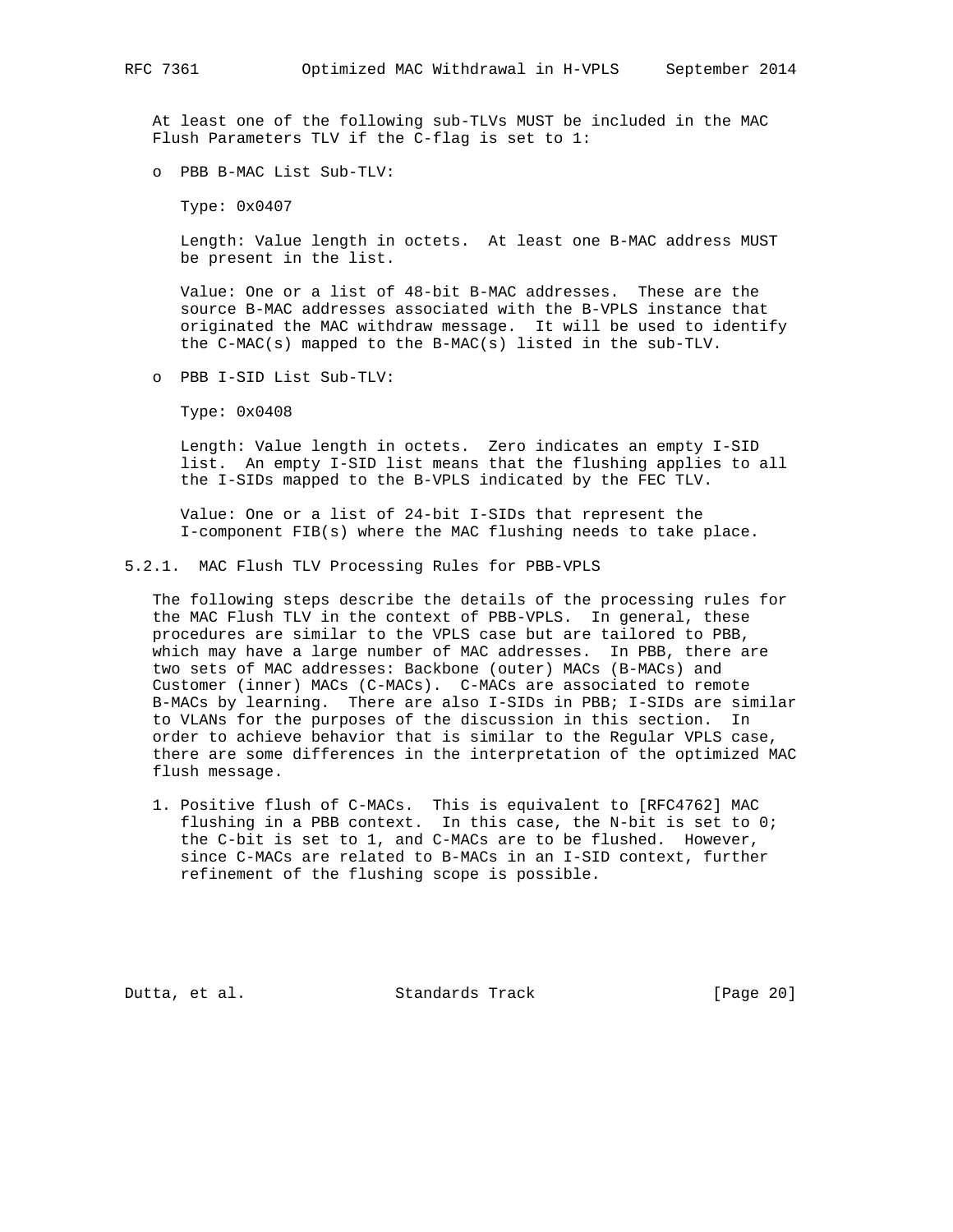- If an I-SID needs to be flushed (all C-MACs within that I-SID), then I-SIDs are listed in the appropriate TLV. If all I-SIDs are to have the C-MACs flushed, then the I-SID TLV can be empty. It is typical to flush a single I-SID only, since each I-SID is associated with one or more interfaces (typically one, in the case of dual-homing). In the PBB case, flushing the I-SID is equivalent to the empty MAC list discussed in [RFC4762].
- If only a set of B-MAC-to-C-MAC associations needs to be flushed, then a B-MAC list can be included to further refine the list. This can be the case if an I-SID component has more than one interface and a B-MAC is used to refine the granularity. Since this is a positive MAC flush message, the intended behavior is to flush all C-MACs except those that are associated with B-MACs in the list.

 Positive flush of B-MACs is also useful for propagating flush from other protocols such as RSTP.

- 2. Negative flush of C-MACs. This is equivalent to optimized MAC flushing. In this case, the N-bit is set to 1; the C-bit is set to 1, and a list of B-MACs is provided so that the respective C-MACs can be flushed.
	- The I-SID list SHOULD be specified. If it is absent, then all I-SIDs require that the C-MACs be flushed.
	- A set of B-MACs SHOULD be listed, since B-MAC-to-C-MAC associations need to be flushed and listing B-MACs scopes the flush to just those B-MACs. Again, this is typical usage, because a PBB VPLS I-component interface will have one associated I-SID and typically one (but possibly more than one) B-MAC, each with multiple remotely learned C-MACs. The B-MAC list is included to further refine the list for the remote receiver. Since this is a negative MAC flush message, the intended behavior is to flush all remote C-MACs that are associated with any B-MACs in the list (in other words, from the affected interface).

The processing rules on reception of the MAC flush message are:

 - On Backbone Core Bridges (BCBs), if the C-bit is set to 1, then the PBB-VPLS SHOULD NOT flush their B-MAC FIBs. The B-VPLS control plane SHOULD propagate the MAC flush message following the data plane split-horizon rules to the established B-VPLS topology.

Dutta, et al. Standards Track [Page 21]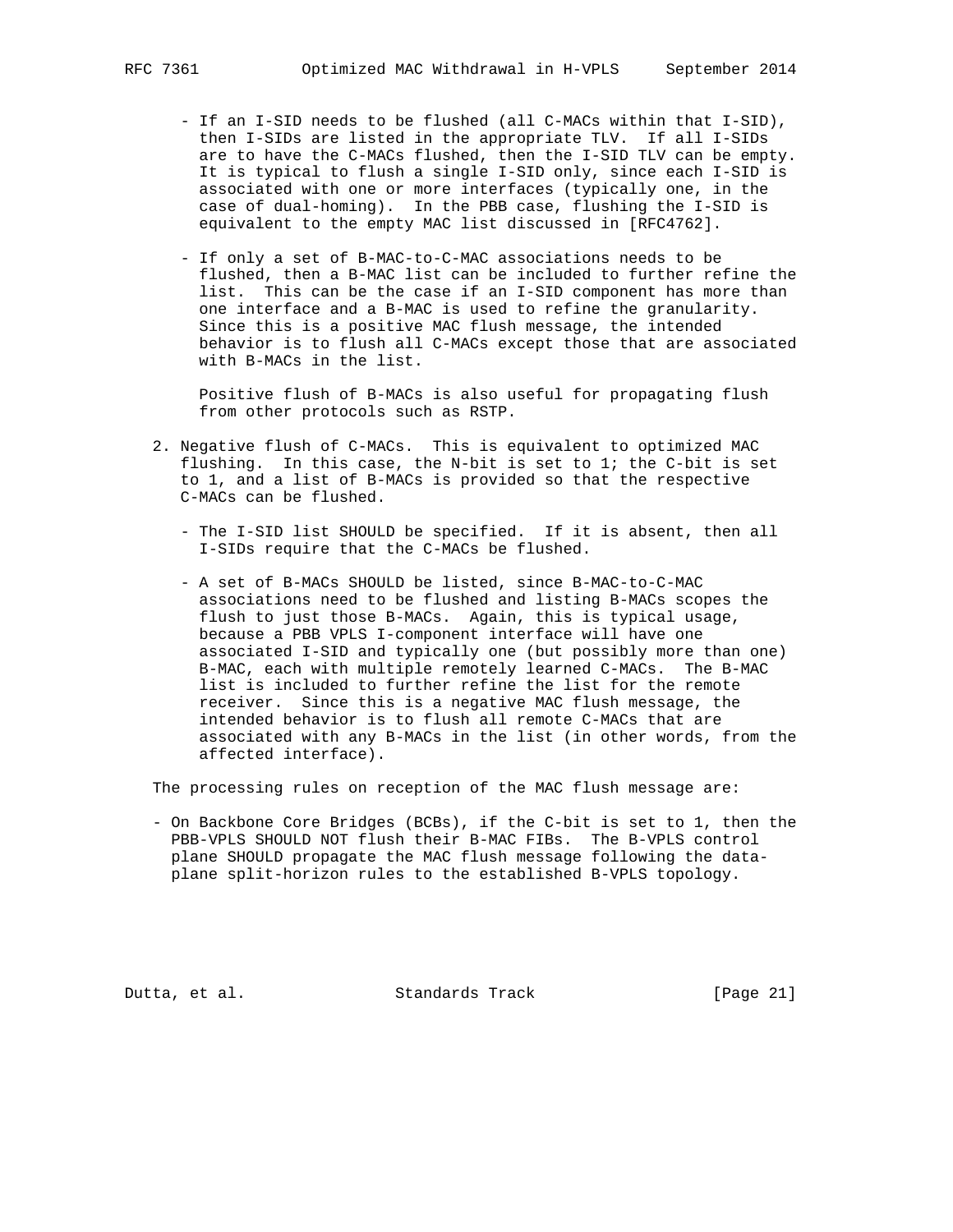- On Backbone Edge Bridges (BEBs), the following actions apply:
	- The PBB I-SID list is used to determine the particular I-SID FIBs (I-component) that need to be considered for flushing action. If the PBB I-SID List Sub-TLV is not included in a received message, then all the I-SID FIBs associated with the receiving B-VPLS SHOULD be considered for flushing action.
	- The PBB B-MAC list is used to identify from the I-SID FIBs in the previous step to selectively flush B-MAC-to-C-MAC associations, depending on the N-flag specified below. If the PBB B-MAC List Sub-TLV is not included in a received message, then all B-MAC-to-C-MAC associations in all I-SID FIBs (I-component) as specified by the I-SID List are considered for required flushing action, again depending on the N-flag specified below.
	- Next, depending on the N-flag value, the following actions apply:
		- N = 0: all the C-MACs in the selected I-SID FIBs SHOULD be flushed, with the exception of the resultant C-MAC list from the B-MAC list mentioned in the message ("flush all but the C-MACs associated with the B-MAC(s) in the B-MAC List Sub-TLV from the FIBs associated with the I-SID list").
		- N = 1: all the resultant C-MACs SHOULD be flushed ("flush all the C-MACs associated with the B-MAC(s) in the B-MAC List Sub-TLV from the FIBs associated with the I-SID list").

### 5.2.2. Applicability of the MAC Flush Parameters TLV

 If the MAC Flush Parameters TLV is received by a Backbone Edge Bridge (BEB) in a PBB-VPLS that does not understand the TLV, then an undesirable MAC flushing action may result. It is RECOMMENDED that all PE-rs devices participating in PBB-VPLS support the MAC Flush Parameters TLV. If this is not possible, the MAC Flush Parameters TLV SHOULD be disabled, as mentioned in Section 6 ("Operational Considerations").

 "Mac Flush TLV" and its formal name -- "MAC Flush Parameters TLV" - are synonymous. The MAC Flush TLV is applicable to the regular VPLS context as well, as explained in Section 3.1.1. To achieve negative MAC flushing (flush-all-from-me) in a regular VPLS context, the MAC Flush Parameters TLV SHOULD be encoded with  $C = 0$  and  $N = 1$  without

Dutta, et al. Standards Track [Page 22]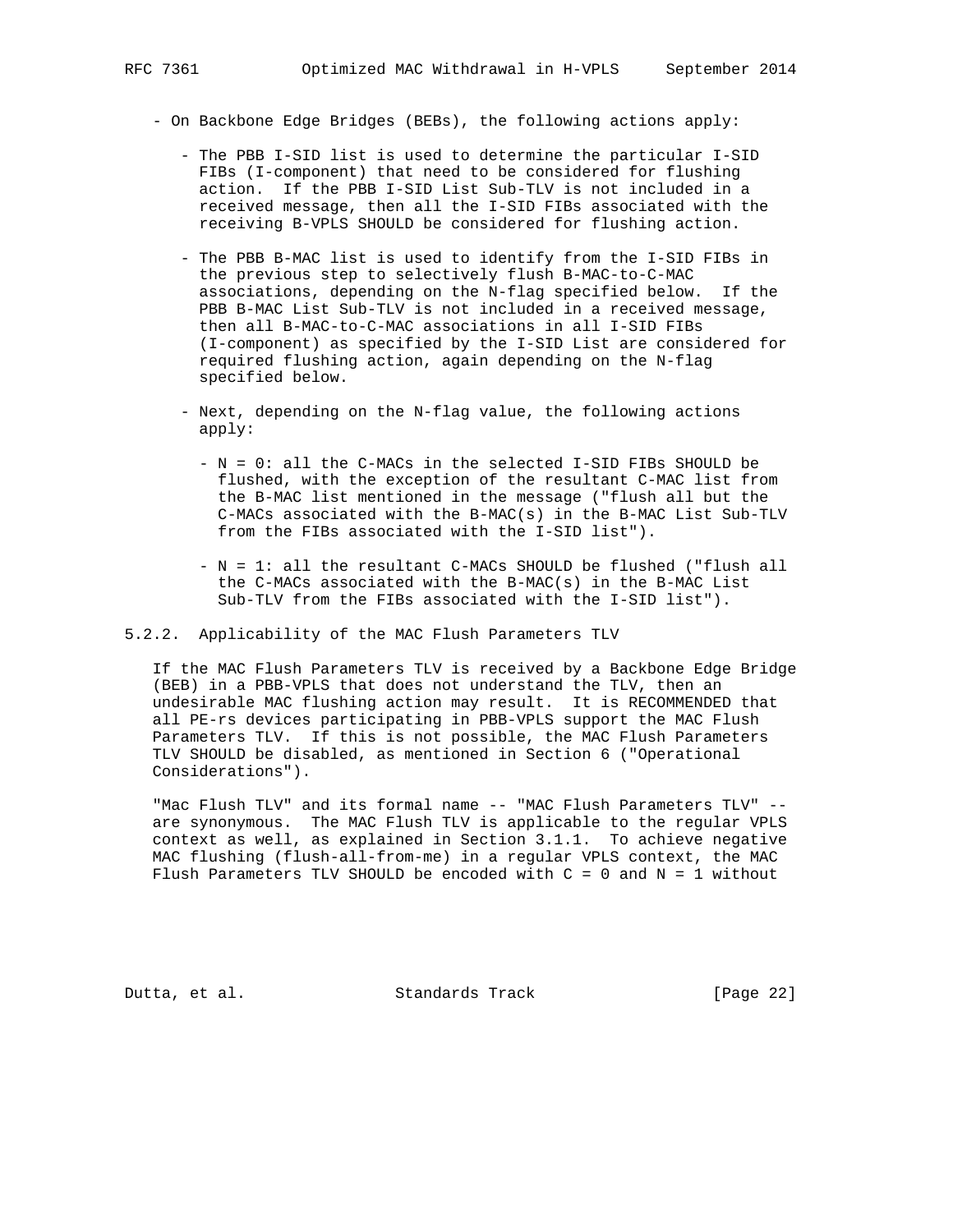inclusion of any Sub-TLVs. A negative MAC flush message is highly desirable in scenarios where VPLS access redundancy is provided by Ethernet ring protection as specified in the ITU-T G.8032 [ITU.G8032] specification.

## 6. Operational Considerations

 As mentioned earlier, if the MAC Flush Parameters TLV is not understood by a receiver, then an undesirable MAC flushing action would result. To avoid this, one possible solution is to develop an LDP-based capability negotiation mechanism to negotiate support of various MAC flushing capabilities between PE-rs devices in a VPLS instance. A negotiation mechanism was discussed previously and was considered outside the scope of this document. Negotiation is not required to deploy this optimized MAC flushing as described in this document.

 VPLS may be used with or without the optimization. If an operator wants the optimization for VPLS, it is the operator's responsibility to make sure that the VPLS devices that are capable of supporting the optimization are properly configured. From an operational standpoint, it is RECOMMENDED that implementations of the solution provide administrative control to select the desired MAC flushing action towards a PE-rs device in the VPLS. Thus, in the topology described in Figure 2, an implementation could support PE1-rs, sending optimized MAC flush messages towards the PE-rs devices that support the solution and the PE2-rs device initiating the [RFC4762] style of MAC flush messages towards the PE-rs devices that do not support the optimized solution during upgrades. The PE-rs that supports the MAC Flush Parameters TLV MUST support the RFC 4762 MAC flushing procedures, since this document only augments them.

 In the case of PBB-VPLS, this operation is the only method supported for specifying I-SIDs, and the optimization is assumed to be supported or should be turned off, reverting to flushing using [RFC4762] at the Backbone MAC level.

Dutta, et al. Standards Track [Page 23]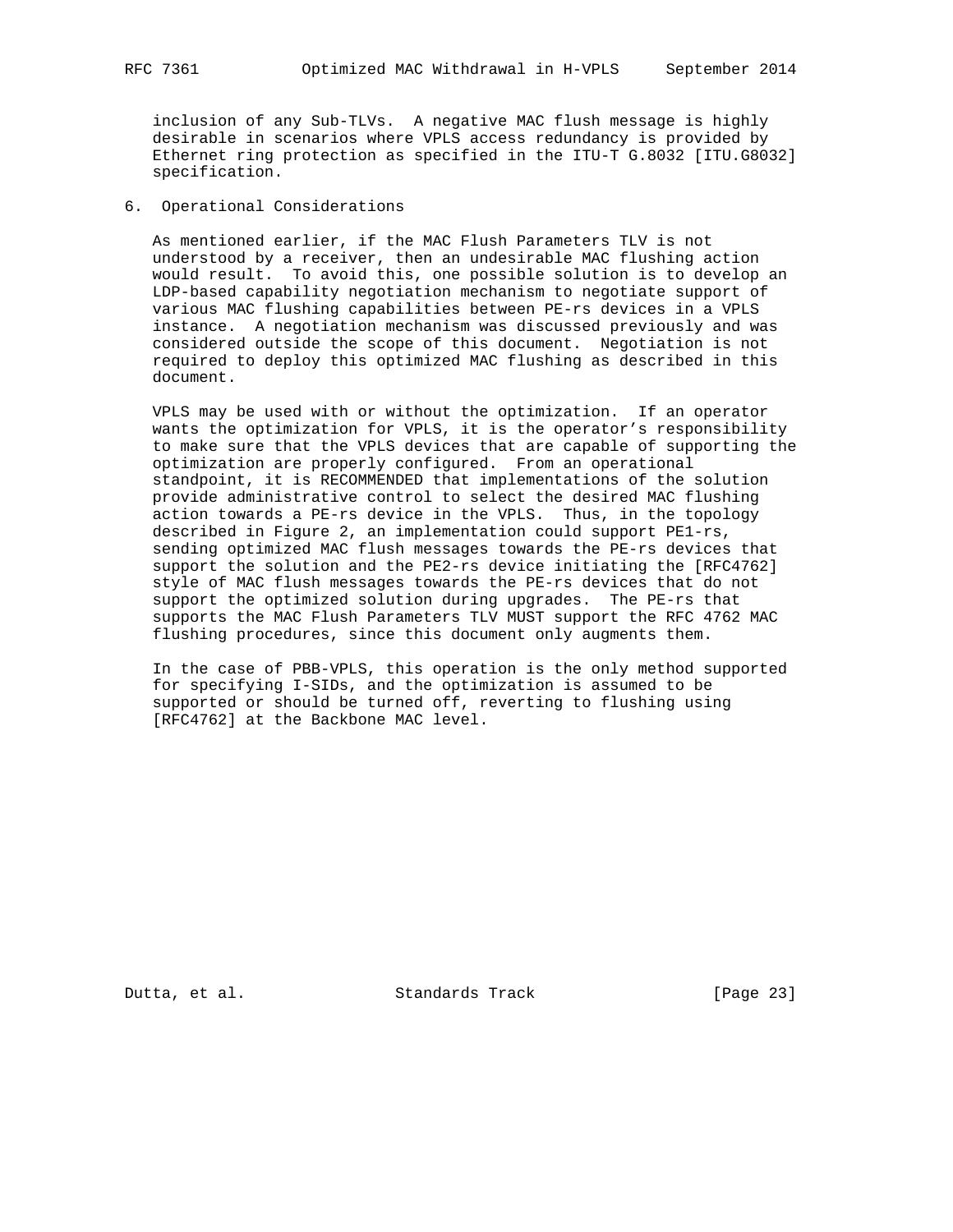## 7. IANA Considerations

7.1. New LDP TLV

 IANA maintains a registry called "Label Distribution Protocol (LDP) Parameters" with a sub-registry called "TLV Type Name Space".

IANA has allocated three new code points as follows:

|                 | Value   Description      | Reference   Notes |  |  |  |  |
|-----------------|--------------------------|-------------------|--|--|--|--|
| $0 \times 0406$ | MAC Flush Parameters TLV | [RFC7361]         |  |  |  |  |
| $0 \times 0407$ | PBB B-MAC List Sub-TLV   | [RFC7361]         |  |  |  |  |
| $0 \times 0408$ | PBB I-SID List Sub-TLV   | [RFC7361]         |  |  |  |  |

## 7.2. New Registry for MAC Flush Flags

 IANA has created a new sub-registry under "Label Distribution Protocol (LDP) Parameters" called "MAC Flush Flags".

IANA has populated the registry as follows:

| Bit Number   Hex |                       | Abbreviation   Description |                                                | Reference                      |
|------------------|-----------------------|----------------------------|------------------------------------------------|--------------------------------|
| $2 - 7$          | 0x80<br>$0 \times 40$ | N                          | Context<br>Negative MAC flushing<br>Unassigned | [RFC7361]<br>$\vert$ [RFC7361] |

Other new bits are to be assigned by Standards Action [RFC5226].

### 8. Security Considerations

Control-plane aspects:

 LDP security (authentication) methods as described in [RFC5036] are applicable here. Further, this document implements security considerations as discussed in [RFC4447] and [RFC4762]. The extensions defined here optimize the MAC flushing action, and so the risk of security attacks is reduced. However, in the event that the configuration of support for the new TLV can be spoofed, sub-optimal behavior will be seen.

Data-plane aspects:

 This specification does not have any impact on the VPLS forwarding plane but can improve MAC flushing behavior.

Dutta, et al. Standards Track [Page 24]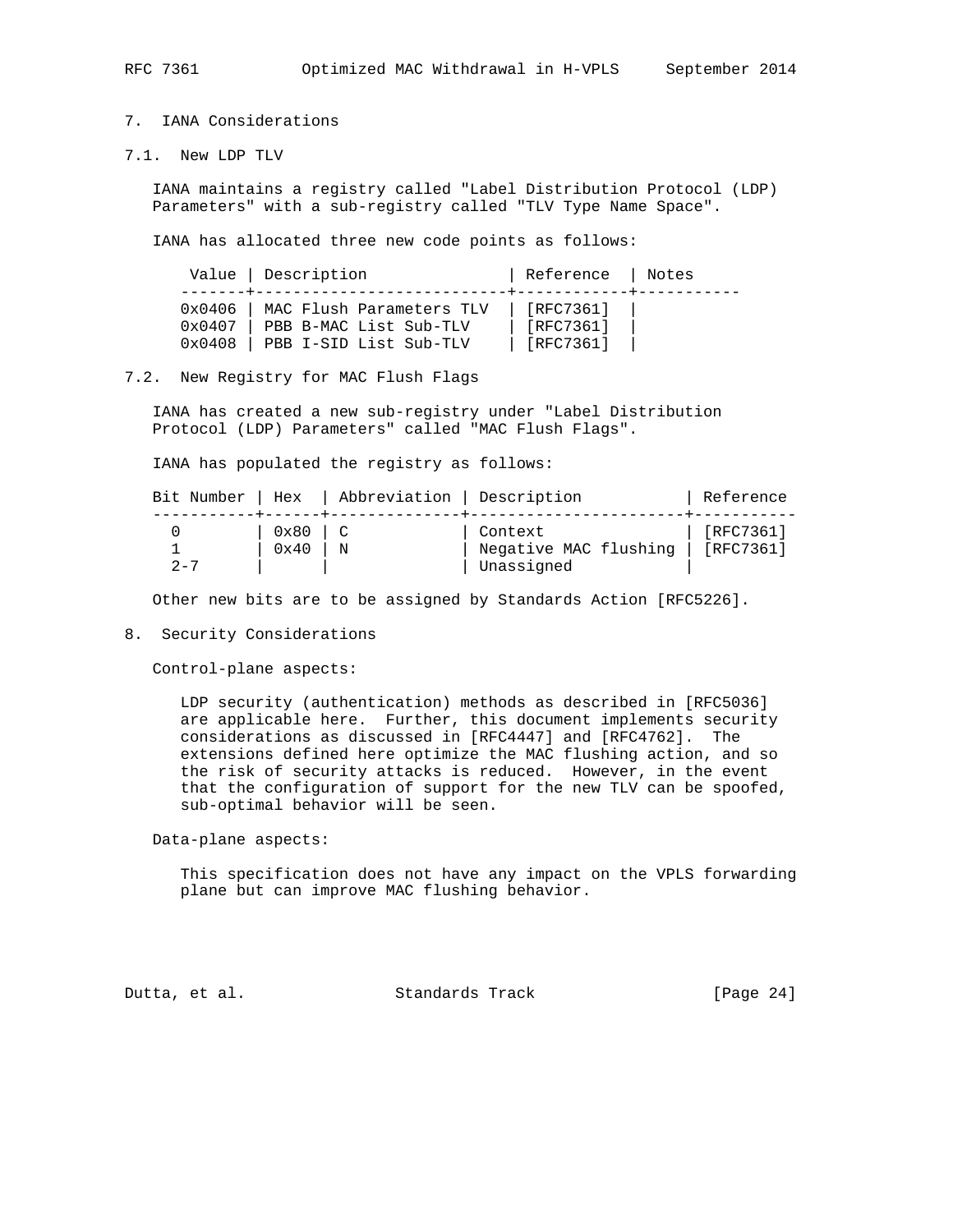## 9. Contributing Author

 The authors would like to thank Marc Lasserre, who made a major contribution to the development of this document.

 Marc Lasserre Alcatel-Lucent EMail: marc.lasserre@alcatel-lucent.com

## 10. Acknowledgements

 The authors would like to thank the following people who have provided valuable comments, feedback, and review on the topics discussed in this document: Dimitri Papadimitriou, Jorge Rabadan, Prashanth Ishwar, Vipin Jain, John Rigby, Ali Sajassi, Wim Henderickx, Paul Kwok, Maarten Vissers, Daniel Cohn, Nabil Bitar, Giles Heron, Adrian Farrel, Ben Niven-Jenkins, Robert Sparks, Susan Hares, and Stephen Farrell.

- 11. References
- 11.1. Normative References
	- [RFC2119] Bradner, S., "Key words for use in RFCs to Indicate Requirement Levels", BCP 14, RFC 2119, March 1997.
	- [RFC4447] Martini, L., Ed., Rosen, E., El-Aawar, N., Smith, T., and G. Heron, "Pseudowire Setup and Maintenance Using the Label Distribution Protocol (LDP)", RFC 4447, April 2006.
	- [RFC4762] Lasserre, M., Ed., and V. Kompella, Ed., "Virtual Private LAN Service (VPLS) Using Label Distribution Protocol (LDP) Signaling", RFC 4762, January 2007.
	- [RFC5036] Andersson, L., Ed., Minei, I., Ed., and B. Thomas, Ed., "LDP Specification", RFC 5036, October 2007.
- 11.2. Informative References

[IEEE.802.1Q-2011]

 IEEE, "IEEE Standard for Local and metropolitan area networks -- Media Access Control (MAC) Bridges and Virtual Bridged Local Area Networks", IEEE Std 802.1Q, 2011.

 [ITU.G8032] International Telecommunication Union, "Ethernet ring protection switching", ITU-T Recommendation G.8032, February 2012.

Dutta, et al. Standards Track [Page 25]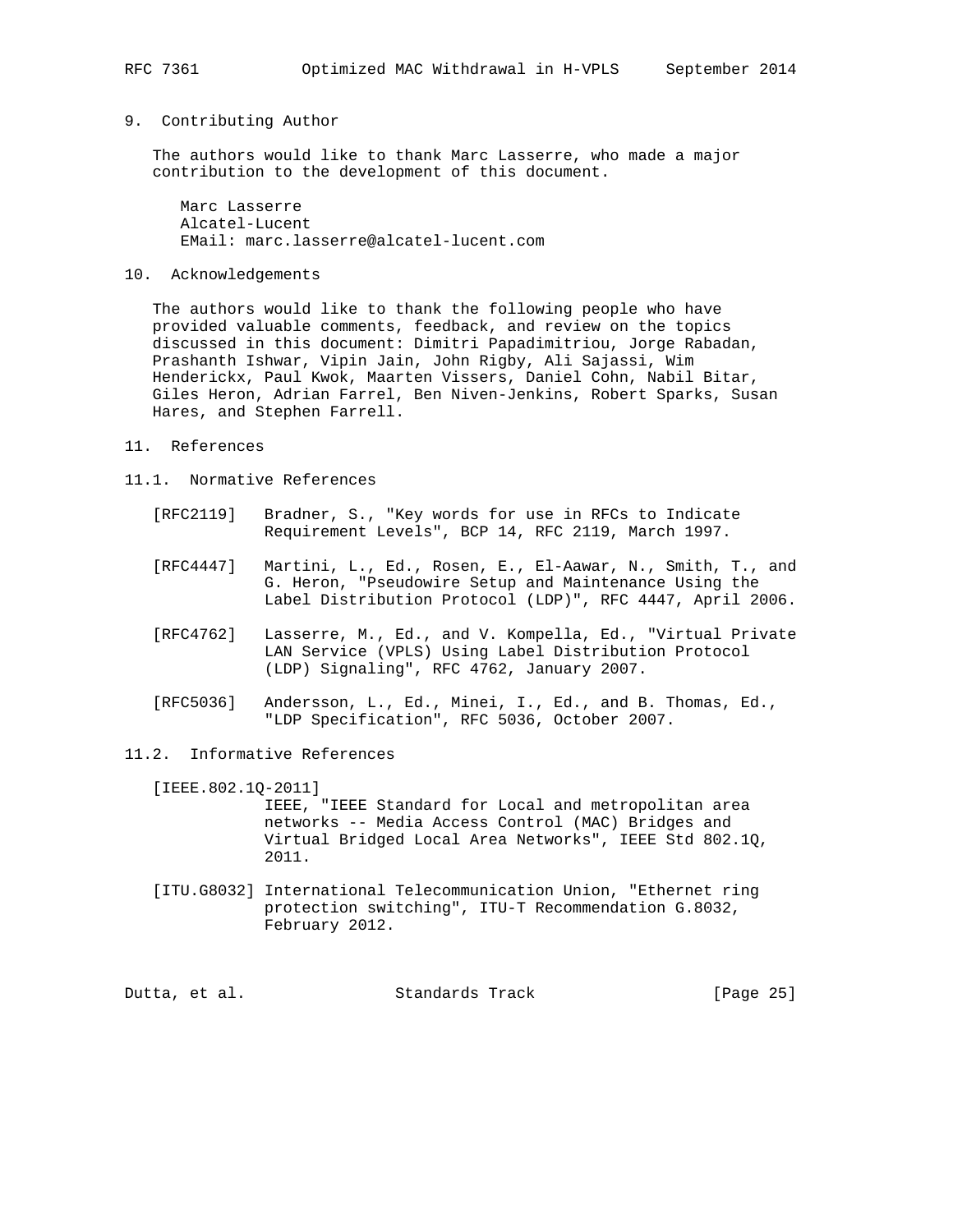- [RFC4664] Andersson, L., Ed., and E. Rosen, Ed., "Framework for Layer 2 Virtual Private Networks (L2VPNs)", RFC 4664, September 2006.
- [RFC5226] Narten, T. and H. Alvestrand, "Guidelines for Writing an IANA Considerations Section in RFCs", BCP 26, RFC 5226, May 2008.
- [RFC6073] Martini, L., Metz, C., Nadeau, T., Bocci, M., and M. Aissaoui, "Segmented Pseudowire", RFC 6073, January 2011.
- [RFC6718] Muley, P., Aissaoui, M., and M. Bocci, "Pseudowire Redundancy", RFC 6718, August 2012.
- [RFC7041] Balus, F., Ed., Sajassi, A., Ed., and N. Bitar, Ed., "Extensions to the Virtual Private LAN Service (VPLS) Provider Edge (PE) Model for Provider Backbone Bridging", RFC 7041, November 2013.
- [VPLS-MH] Kothari, B., Kompella, K., Henderickx, W., Balus, F., Uttaro, J., Palislamovic, S., and W. Lin, "BGP based Multi-homing in Virtual Private LAN Service", Work in Progress, July 2014.

Dutta, et al. Standards Track [Page 26]